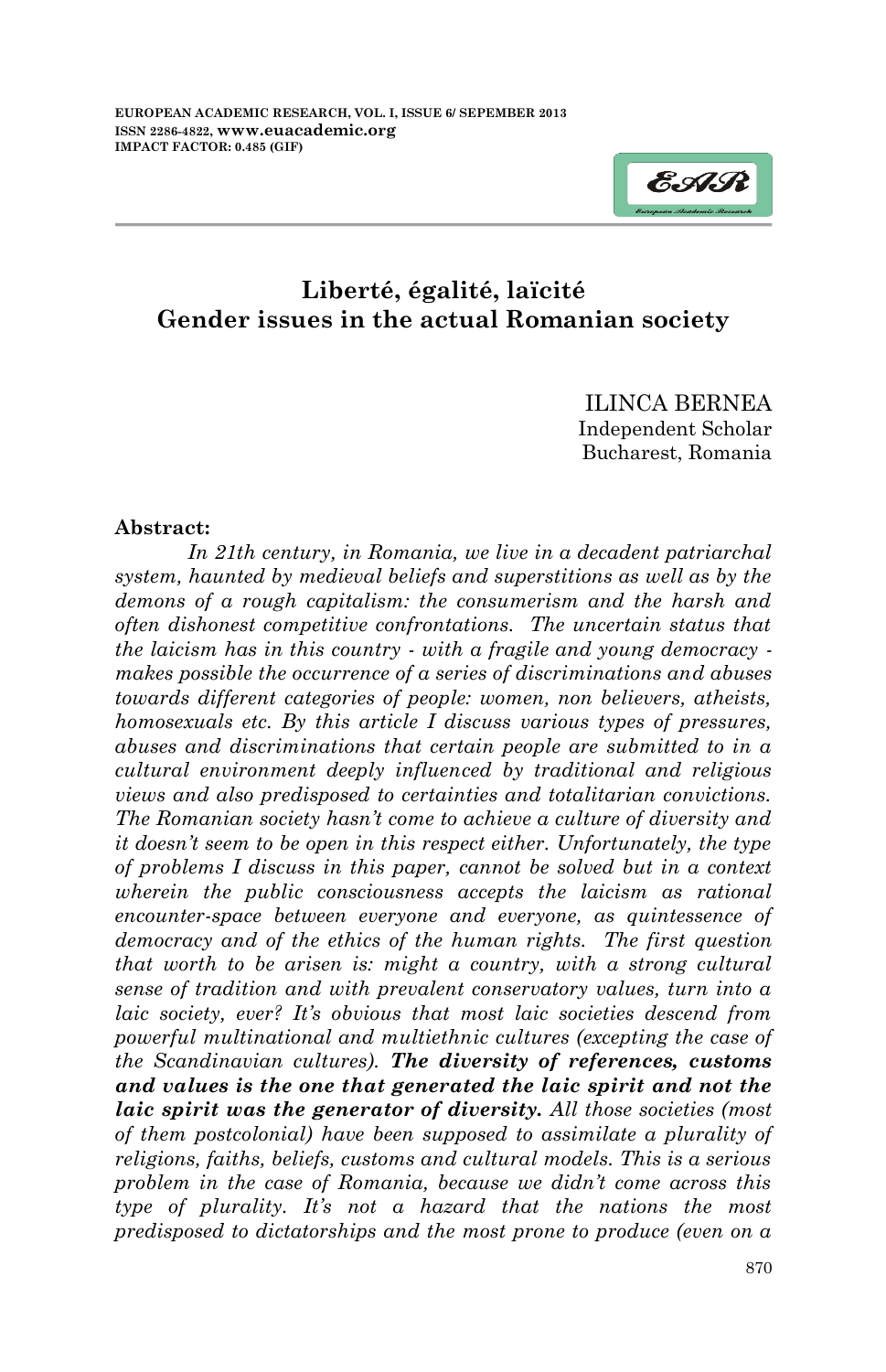*democratic path and by democratic means) totalitarian systems \*(of all kind) are, usually, nations with a unitary population that embraces a single religious cult and a small variance of values and moral views. Most contemporary dictatorships exist in such countries and cultures.* 

*Taking in account the parameters of the problem, I will discuss the critical elements, of cultural and religious provenience, that conserve and perpetuate misogynist and sexist mentalities in Romania. On the other hand, I don't have a clear vision of a possible way out of this problem, because, as we know, it never occurred so far a sudden mutation or a moral revolution (that can be understood as axiological evolution) in the collective consciousness of a very homogenous population from a traditional society. Why would question or try to conceive in relative terms its own values a community satisfied with its convictions and customs and rules? Like in the paradox of the Baron von Munchausen, it's not possible to take yourself out of a swamp by pulling up you own hair... A monolithic culture is very grounded, inert and conservative, is self-sufficient and, to use a metaphor, has much "weight". There is no anti-gravitational force to defeat this weight. The most enforced democracies are within those multiethnic societies because of the heterogeneity of the cultural and religious models. This heterogeneity produces models of coexistence, but it is not the case of Romania. In the history of the Scandinavian countries the religion has been forcefully imposed and this happened later, historically speaking, than in the other European countries. Therefore it didn't achieve so much force and cultural ramifications.*

*Personally, I am sceptical. I doubt that those democratic and laic models of societies could be "adopted" or "imported", however, in an honest, conscious and not only in a formal way in a pro-traditional and pro-conservatory, nostalgically conservatory society like the Romanian one.* 

**Key words**: Gender equality, secularism, democracy, human rights and dignity

*I understand feminism as a species of elementary humanism, therefore a radical one: first of all women are human beings so the human rights are theirs too.* 

# **Introduction**

The Romanian feminism has always been discreet and prone to compromise with the dominant cultural models. It has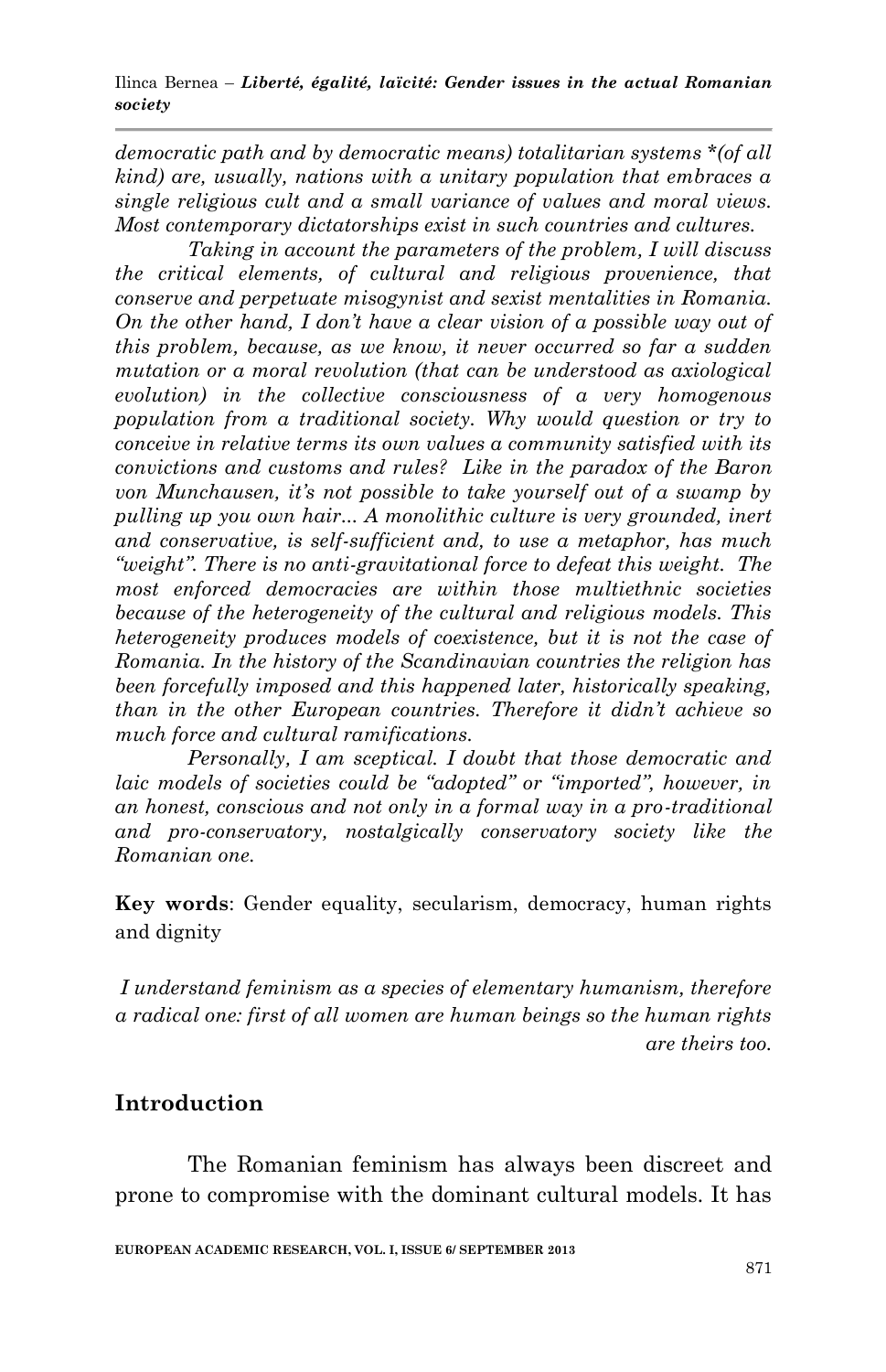been rather a pragmatic orientation than a theoretical or philosophical one, a feminism that criticized in the first place the unfortunate consequences of the fatherland upon the existence of women and that avoided to approach directly the roots of the patriarchy which are to be found in the customs, beliefs and religion. In other words, this feminism has been focused on certain rights of women, but ignored other rights such as the one to *a dignified image*, for instance. In a society wherein the orthodox religion is extremely powerful, the feminism is meant to fail if its demarches are not associated with a constant claim for laicism. The extreme hostility towards the feminist issues comes first from this contradiction between the religious dogmas concerning the "right behavior of women" and the main expectances and aims of the feminists. In Romania, the common sense doesn't take in account the existence of a feminist man, and this is already disquieting. O reform of the orthodox doctrine is not only impossible, but also undesirable. The dogmatic spirit is the contrary of the freedom of thought and the roots of all humanist doctrines are grounded in this freedom. I see feminism entirely as a particular case of humanism and, the humanism was conceived, from the beginning, as "a progressive philosophy of life that, without theism and other supernatural beliefs, affirms our ability and responsibility to lead ethical lives of personal fulfillment that aspire to the greater good of humanity", according to American Humanist association. Most dictionaries envision humanism as **"a philosophy that places faith in the dignity of humankind"** in the spirit of illuminist ethics. "Humanists" typically believe in the perfectibility of human nature and view reason and education as the means to that end. Many early doctrines calling themselves "humanist" were based on Protagoras' famous claim that "man is the measure of all things." In context, this asserted that people are the ultimate determiners of value and morality— not objective or absolutist codices.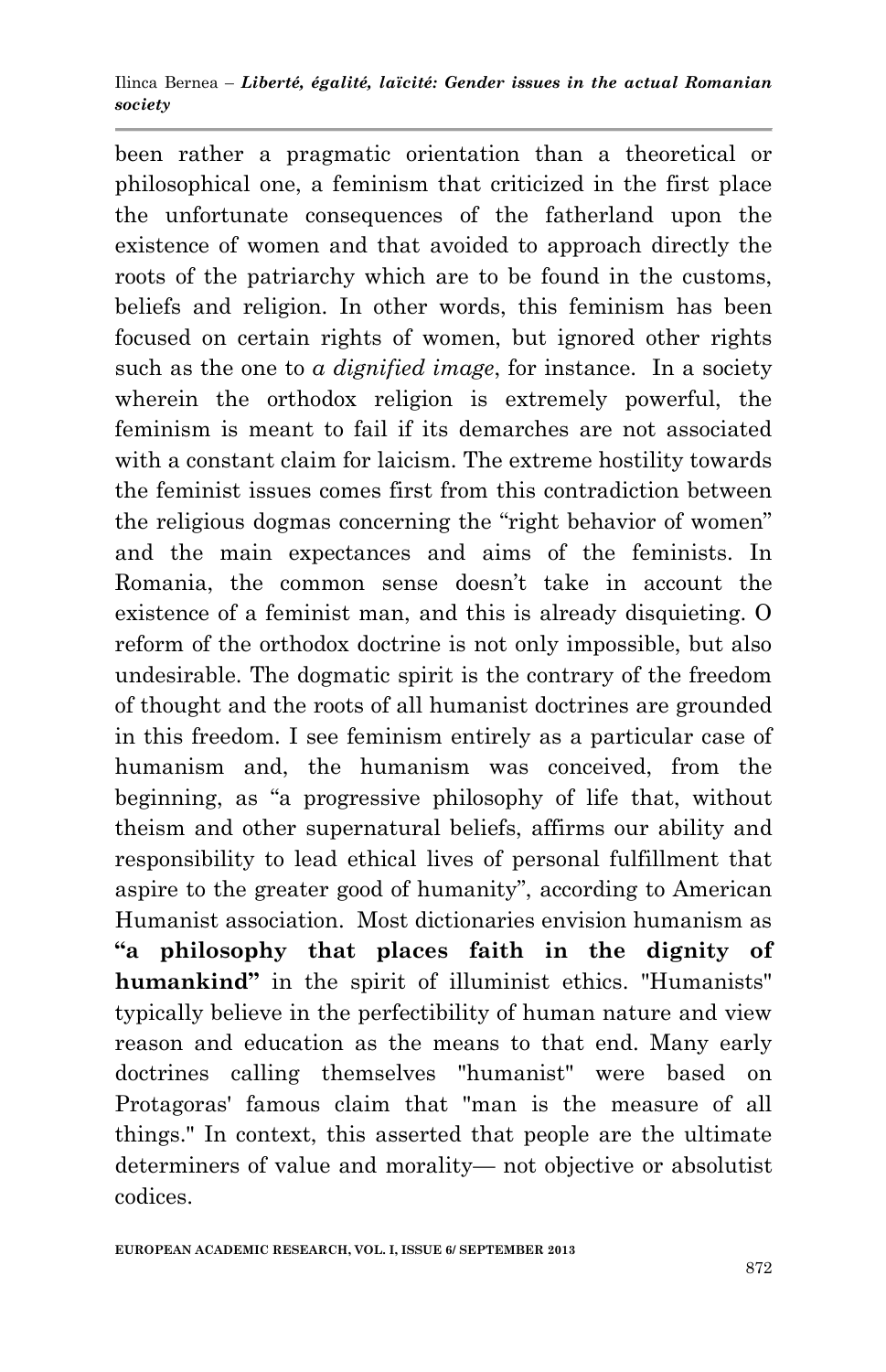The movement's central themes are:

1. The value of human life as the central value, above money and power etc.

2. Equality of all human beings. No human being above another

3. Freedom of belief and ideas.

4. Development and creation of alternative economic models to the current neoliberal one.

5. Methodology of active non-violence<sup>1</sup> .

Humanism is a philosophy, an attitude, or way of life centred on human interests or values; a philosophy that usually rejects supernaturalism and stresses an individual's dignity and worth and capacity for self-realization through reason. Many philosophical approaches assimilate the humanism with the secularism, because the main current of though descending from the humanist ethics is the *secular humanism.* Therefore, I consider that, as a species of humanism, the feminism is meant to militate for laicism and secularism. In a laic society the feminism can adopt different orientations and can find a path of cultural influence, succeeding to prevent discriminations and abuses of all kind against women. Socially speaking (I mean on social level) the religions represent the patriarchy, because the transcendental side of religious thinking is mostly relevant on individual level.

# **The moral features of the exponents of the "inferior castes"**

**The term** *rankism* **has been coined by the** physicist, educator and diplomat Robert W. Fuller. It is referred as an "abusive, discriminatory, or exploitative behaviour towards people because of their rank in a particular hierarchy".<sup>2</sup> In his

1

**EUROPEAN ACADEMIC RESEARCH, VOL. I, ISSUE 6/ SEPTEMBER 2013**

<sup>1</sup> http://en.wikipedia.org/wiki/Humanism

<sup>2</sup> Fuller, Robert W. 2003. *Somebodies and Nobodies: Overcoming the Abuse of Rank*. Gabriola Island, Canada: New Society Publishers.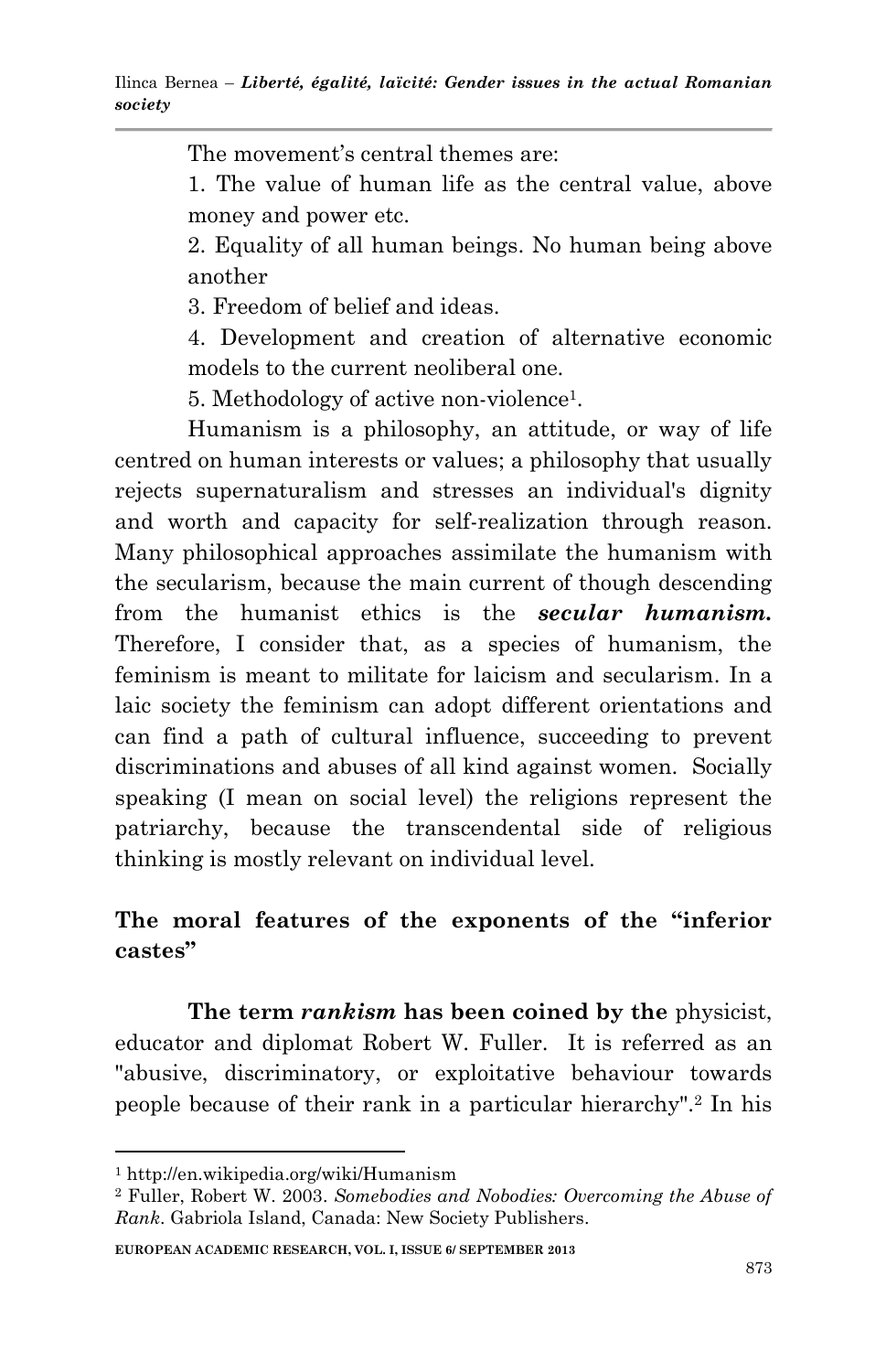book - *"Rankism, a social disorder"* – Fuller talks about axiomatically claimed *first rank* and *second rank* human beings. In a rankist conception the world is divided into ―somebodies‖ and ―nobodies‖. Francis Fukuyama, professor of International Political Economy at Johns Hopkins University and author of *The End of History* states, commenting the book: ―The quest for recognition, especially by those who lack status, has long been seen as one of the driving forces of human history. *Somebodies and Nobodies* explains how recognition, or its absence, affects your life, and what we can all do to make sure that we treat each other with the dignity we each deserve." The patriachy is an elitist social system that considers men to be human beings of first rank and women as human beings of secondary rank.

The mysogynist convictions will never be overtrown by neutral sexist visions and conceptions. No matter if the sexism is rooted on hierarchic or non-hierarchic patterns it is what feeds the discriminations of all kind. The same in available in what concerns the rasism. An attempt of valuing the "feminine" treats cultivated in the patriarchal cultures (no matter in which terms they might be coined and envisioned) perpetuated the sexual rankism because the whole suite of qualities attributed to women by tradition represent the arsenal of a subordinated being, of a dominated and conditioned human, as Foucault would have said. The morals associated to the woman kind is the ethic of slaves, Nietzsche would have stated. Perhaps, if being our contemporary, Nietzsche would sympathised the feminists, because it's the portrait of the traditional woman that he hated so much... Discovering other type of women (with other type of passions, interests and way of thinking) he would appreciated them for those qualities that he used to admire in men in his time.

In the book "Racism, sexism, power and ideology", **Colette Guillaumin**, a leading figure among the francophone sociologists, provides a brilliant attempt of deconstructing the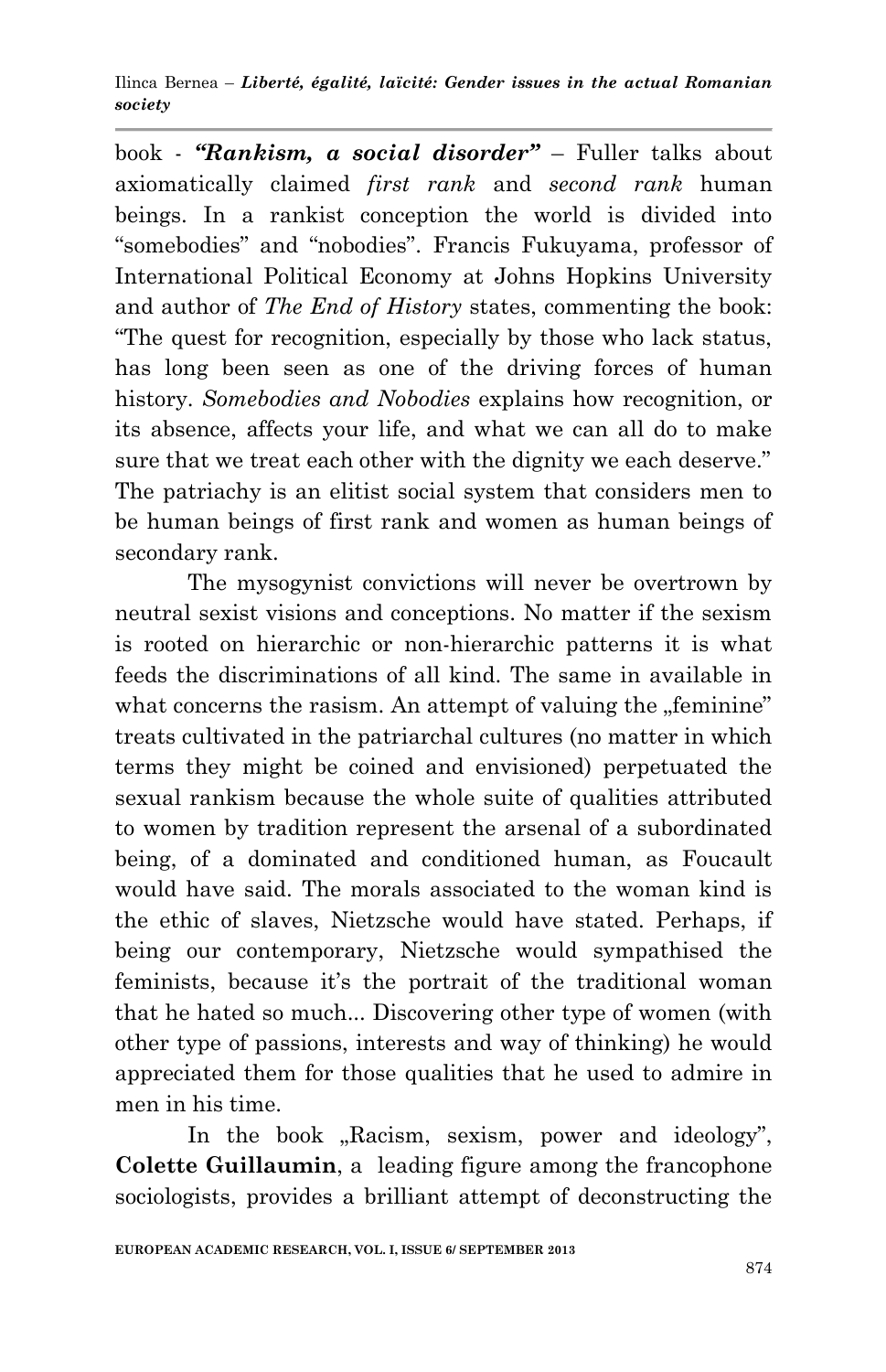notions of 'race' and 'sex'." She argues<sup>3</sup>: "The relations of sex classes and the 'ordinary' relations of classes bring into play different instrumentalities. If slavery and serfdom imply being reduced to the state of a thing, of a tool whose instrumentality is applied (or applicable) to other things (agriculture, machinery, animals), sex, age, like house-slavery, concerns reduction to the state of a tool whose instrumentality is applied in addition and fundamentally to other human beings. In addition and fundamentally, because women, like all dominated people, of course, carry out some tasks which do not imply a direct and personalized relationship with other human beings; but always they (and only they nowadays in western countries) are dedicated to assuring, outside the wage system, the bodily, material, eventually the emotional, maintenance of the totality of social actors".

# **Preconceptions and discriminations**

1

The feminism of the "difference" that many contemporary fellows seem to embrace is, essentially, a form of sexism, one that intends to value and to treasure the gender stereotypes without establishing any hierarchy between them. No matter if these stereotypes are old or new "models", the sexism is still present in the mentality that promotes and praises them. It's quite disquieting to know that this kind of ―feminism‖ became so widespread in the western world. It is grounded in a new wave of sexism and it represents a fierce attempt of launching on the ideas' market another series of gender patterns. This attempt is synonym with a new tentative of conditioning the formation of women and men's characters.

The misogyny had to do, somehow, with everyone's freedom of speech, with everyone's right to hatred and dispel. We are not morally allowed to banish it, to appeal to a sort of inquisition of thought in order to restrict it... In basic lines, the

**EUROPEAN ACADEMIC RESEARCH, VOL. I, ISSUE 6/ SEPTEMBER 2013** <sup>3</sup> Guillaumin, Colette. 1995. *Racism, sexism, power and ideology.* Routledge.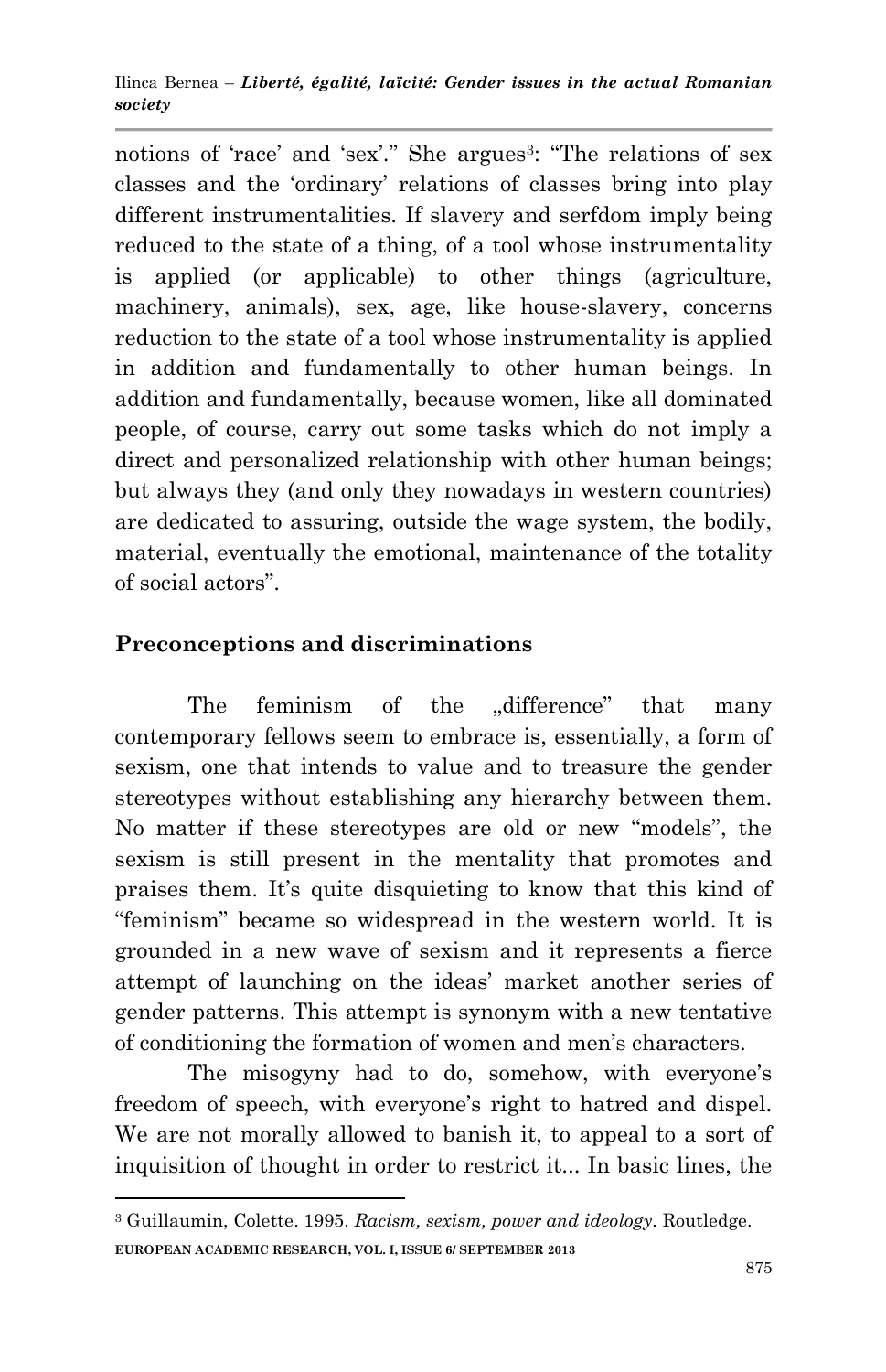misogyny is an inflammation of the sexism, an acute form of such views, an "infection" occurred in the mind of someone who trusts the usual gender stereotypes... The roots of misogyny have to do with a dualistic vision of the human condition, with the preconception that between each man and each woman on the earth there are more significant ontological differences than between each woman and each woman or between each man and each man. From this perspective, the human condition of a savant women is considered to be closer and more similar to the one of a bigot illiterate woman **than** with the human condition of a savant men. In other words, in a sexist paradigm, all human qualities of a person are axiomatically subordinated to the presumptive gender qualities. The irrational fundaments of the sexist views are obvious: these views aim to reduce the whole potential of a human being to the gender condition or, anyhow, to consider the gender characteristics (no matter which they are claimed to be) as prevalent and dominant in the constitution of the human nature, all the other attributes of this nature (that men and women have in common) beings considered of secondary importance. The sexists appeal to rankism in what concerns the human features, qualities and attributes. The sentiments, the courage, the sense of justice, on short the moral characteristics that men and women have and prove in the same measure are considered less relevant in the sexist views than the presumptive gender features. In this "less" relevant" is the source of rankism.. The gender gains in this perspective first rank in the frame of human qualities; it becomes what the logicians usually call the *strong criteria of definition* for the human nature.

Someone who is not sexist considers, by the contrary, that there is no logical, psychological or ontological determinism between the sex of a person and his moral and intellectual virtues and also that these virtues are more relevant than the gender particularities of a person. Personally, I am convinced that the correspondence between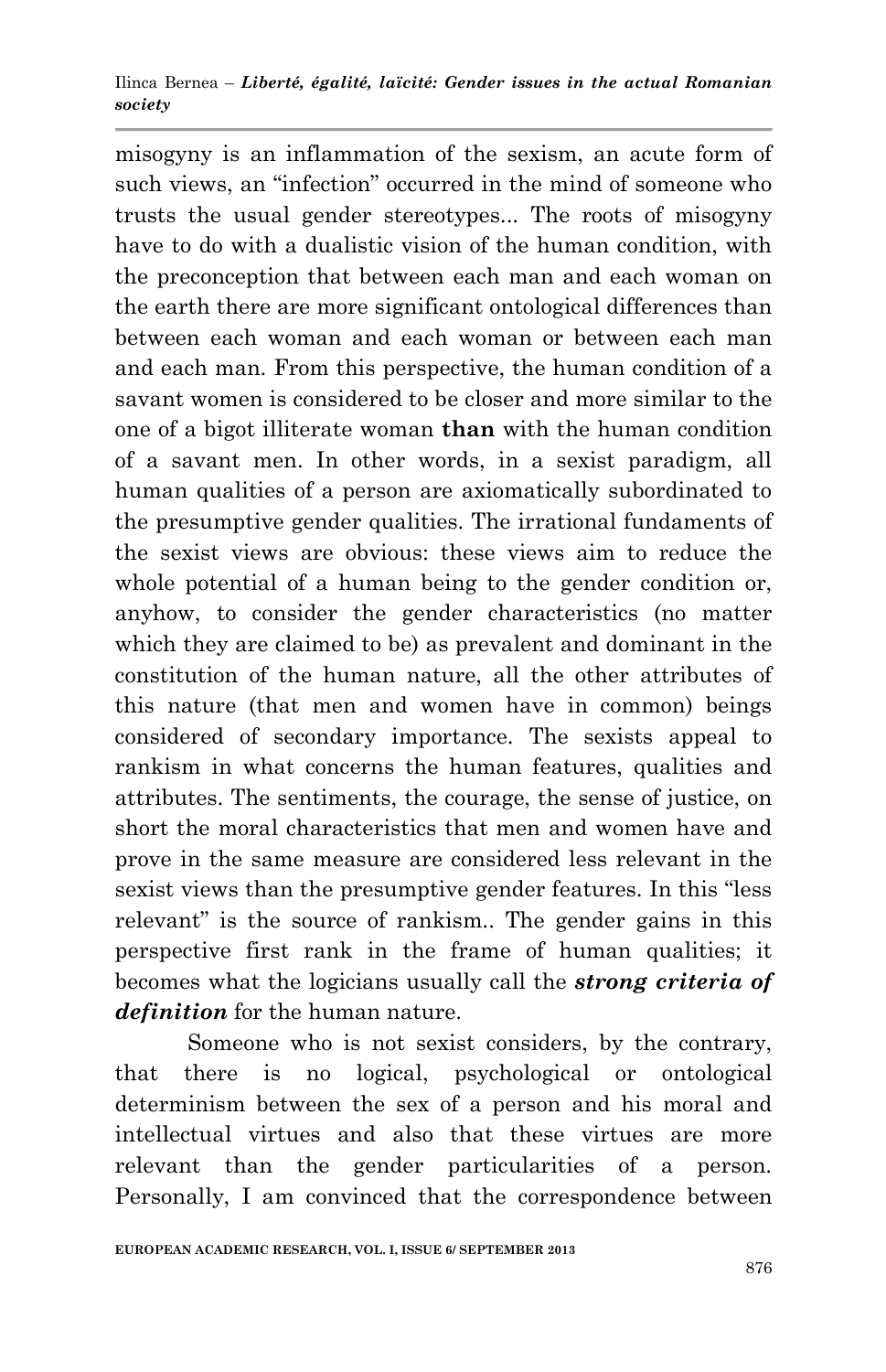the sexual condition of someone and his (her) gender is either totally preformatted in a cultural lab, either arbitrary. The gender mystique is most often projected upon the sexual condition of the human beings and almost never questioned, in spite of contradictory evidences.

In a certain measure the sexism is similar to the nationalism. Both ideologies are, apparently, not prone to put a stigma upon a certain category of people, but they suggest the existence of a strict determinism between the gender or the nation of someone and his (her) behaviour, way of thinking, life style and values. As we are more and more indoctrinated and intoxicated (especially through the influence of mass media) with gender and national stereotypes (which are never questioned or doubted), we tend to turn into adepts of xenophobia or misanthropic (we start despising both men and women), because it is impossible to love a sum of clichés, a schematic-human, the mummified image of a series of values among which many are really dubious. The men and women, such way they appear to be in the light of stereotypes, are deplorable figures, looking almost like androids. They are never breaking the rules, they are never expected to behave in contradiction with the generalities ascribed to them by those clichés, or, at least, somehow distinctively. The reductionist views and language that feed these stereotypes are so simplistic and rudimentary that nobody, with a certain amount of intelligence, can be satisfied with such monolithic representations. In addiction those who are aware of the clichés are prone to reject them entirely and those who are not aware are prone to project their discontent upon real nations and real men and women.

We cannot combat xenophobia and sexism and racism by changing the existing stereotypes with others, by trying to replace "negative" prejudices with a "positive" set of generic features. The generalities are the source of sexism, not the "negativity" of its depictions and verdicts. For the ABSOLUTE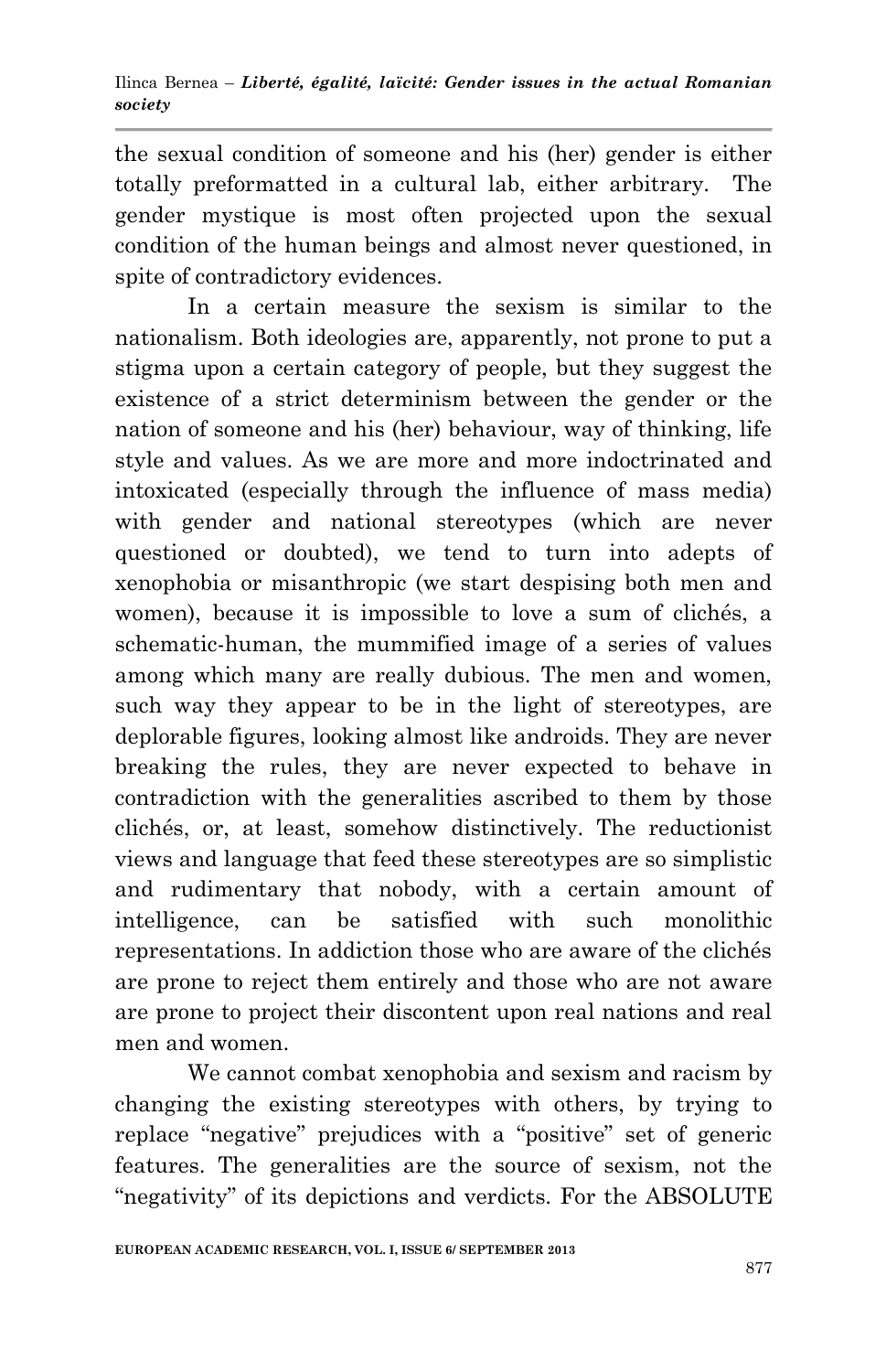exception represented by the INDIVIDUAL all generalities and stereotypes are unfortunate and damaging. The image of the individual could be severely affected by each one of these clichés. In the name of this absolute exception (the individual) we must deconstruct the stereotypes... We have to reject all reductionist representations for the sake of this exception, because the individual has the right to define himself in his own words and acts. The gender of each individual is, essentially, a personal matter and here I am talking about gender in a holistic sense: someone could consider himself never belonging to a gender, but only to a genre and not only.

### **The "savant" and sober sexism and the jokily misogyny**

Emil Cioran used to say that « women are delightful nullities ». No matter how offending and upsetting this sentence would seem, it is more inoffensive in my opinion, less violent or indecent, less hurtful towards the human condition of women than assertions from the kind of those religiously rooted sayings, such us: "the women think with their hearts and the men with their brains", "the women are irrational, but pacifist, while men are rational, but combative". Why? Because after an affirmation like « women are delightful nullities », one can put a coma and add: "and men too" or even, more aggressively: "and men are **undelightful** nullities" (and in this case we have to do with a sexist statement, which is worse). The comparative term represents an aggravating circumstance in expression. What I am to prove is that sexism is worse than misogyny and misandry<sup>4</sup> first because it is their source and, secondly, because it is promoted as a cultural "truthful" and worthy heritage.

Obviously, every misogynist is also sexist, but, semantically speaking, one can be ironic or even sarcastic towards a human category, making recourse to an anecdotic language, or talking in the spirit of the pamphlet, with a note of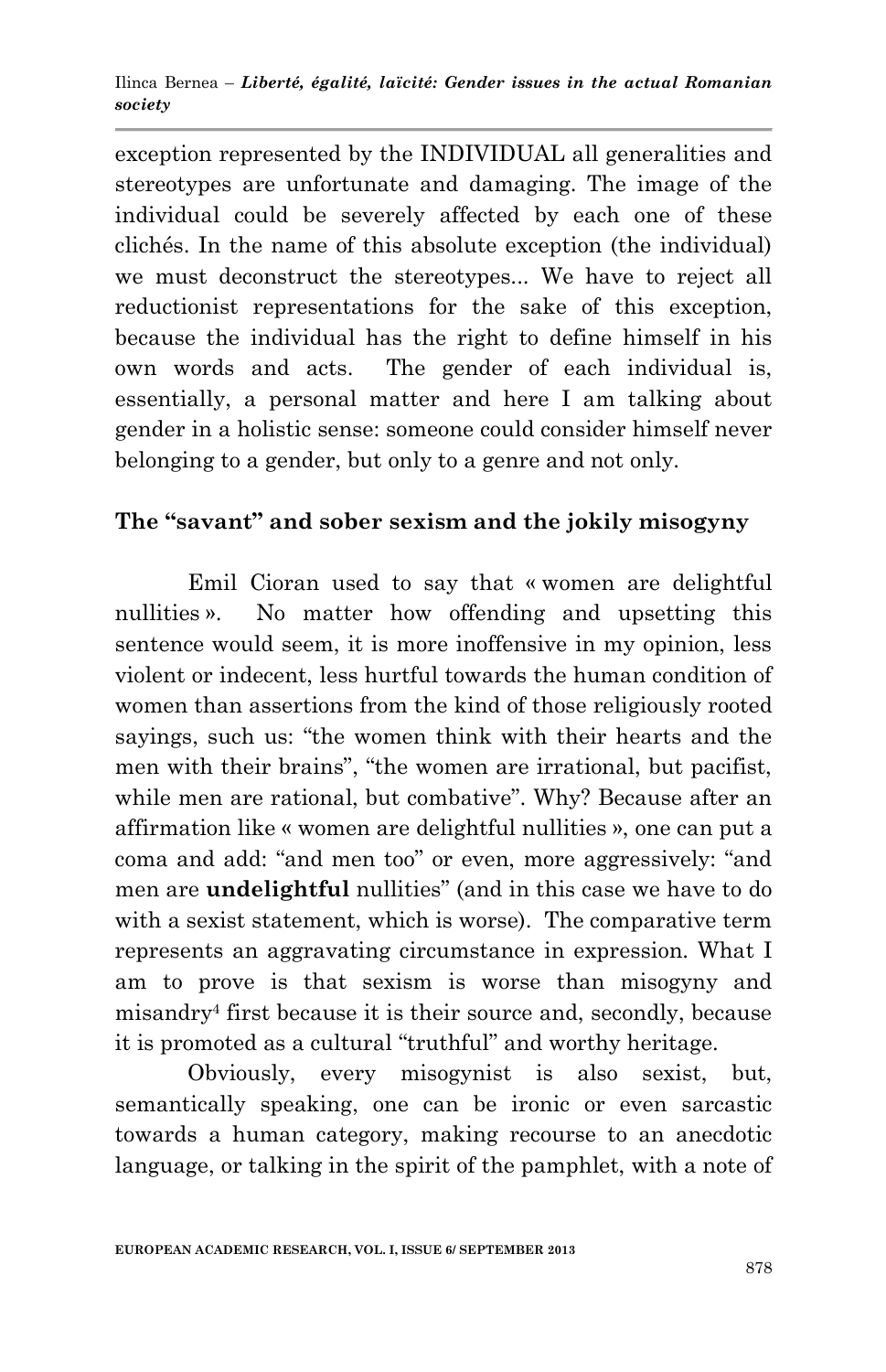cynical humor, knowing that he (she) is overbidding. One can exaggerate in purpose, intending to shape a caricature, being aware that each anecdote represents such a disproportion and deviation from reality (Karl Kraus used to say: "every anecdote is either a half of a truth either a truth and a half" without being as morally "guilty" towards the real members of the ―incriminated‖ category as someone who is speaking with sobriety and certainty, with the pretention of right measure... The misogyny is such an exaggeration, an obvious one, a grotesque caricature. Its "monstrous" character reveals the aberration of its fundaments, its lack of truthfulness and reasons, the irrational premises that feed it. The sexism, by the contrary, is usually covered by the presumption of seriousness. It is mostly emphasized in boringly serious terms, even dogmatic. It is infused everywhere: in the views of psychologists, in the arguments of sociologists, theologians and philosophers, and it is approached like an axiom or like an obvious matter, while it is not obvious at all. The misogyny is passionate, purulent, aggressive, cynical, full of ardor and hate, while the sexism is promoted in apparently neutral terms and it serves as background for many social ideologies and doctrines, for many philosophies and cultural theories and for all patriarchal religions. The sexism itself is no more than a social ideology, a fundamental one, extremely exploited, and this fact makes of it a severer issue compared to matter of misogyny. The sexism is more contagious than the misogyny especially because of this apparent character of moral, scientific and social neutrality. The morgue and the mystique of those ―scientific‖, religious and philosophical conceptions that envelop, in fact, sexist ideas and the cultural sobriety of the mentalities of this kind invest, eventually, the sexism with a false degree of truthfulness and pertinence.

Romania is not so contaminated by a misogynic spirit as it is touched by a huge wave of sexism. The gender stereotypes

**EUROPEAN ACADEMIC RESEARCH, VOL. I, ISSUE 6/ SEPTEMBER 2013** <sup>4</sup> Hate pointed against men, the reverse of misogyny

1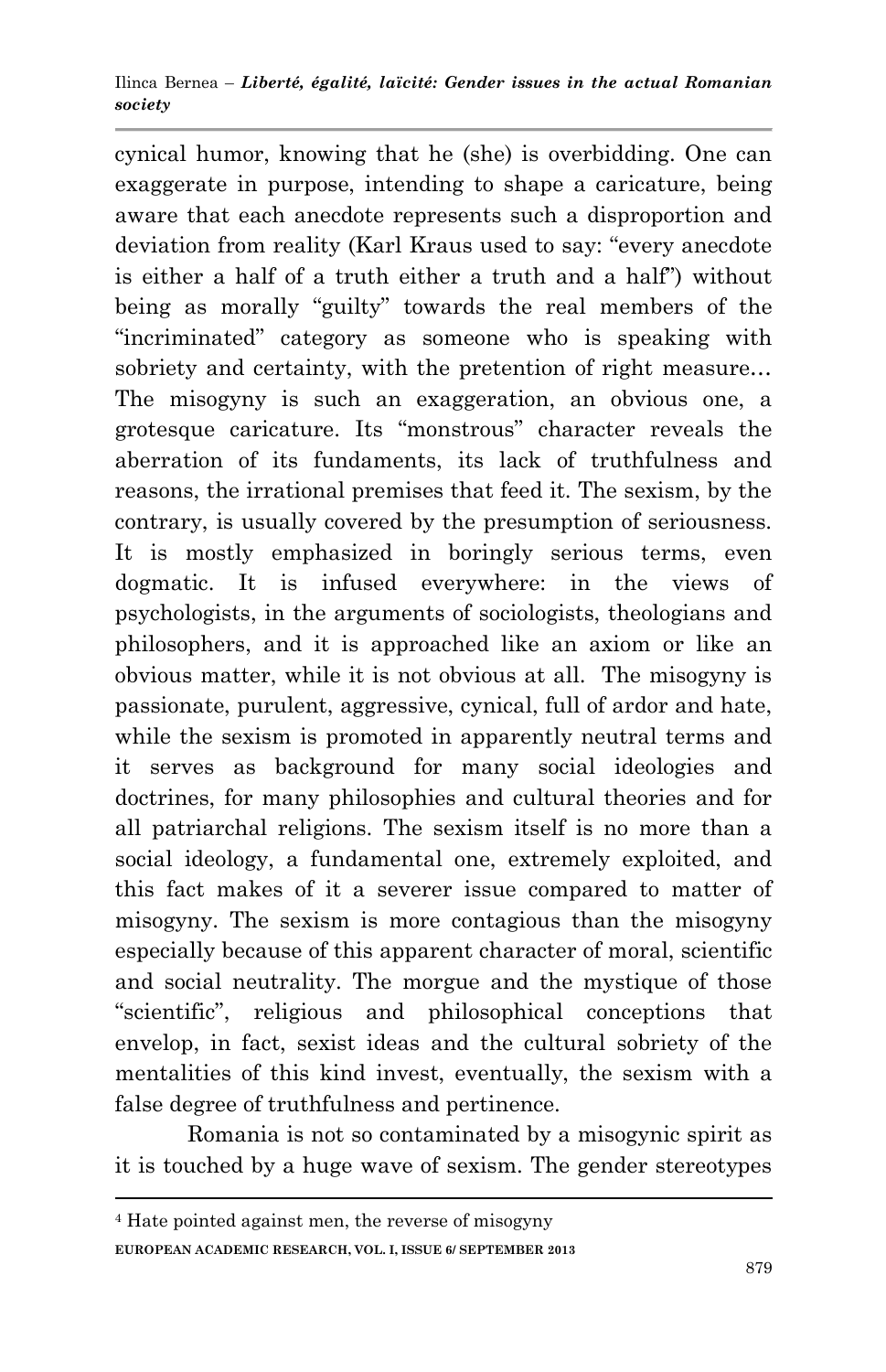(either of old or new generation) are widely promoted, and not only in mass media, but also in schools and public institutions and this is done with a certain "religiosity".

Analyzing the first sample of sexist thinking from those ones mentioned above (see "the women think with their hearts and the men with their brains"), the first observation I'd make is that women are conceived as not being able to use the main organ destined to the function of reasoning, in other words they think in a weird, inappropriate way. No matter how flattering would appear to be the performance of thinking with an organ destined to other functions, the clearest suggestion of such statement is that the women's reasoning is altered, deviant… On the other hand, the idea that men wouldn't be able to think with their "hearts" suggests, injuriously this time for men, an emotional insufficiency. The most upsetting fact with these clichés is that they their audience does not find them upsetting. It's true that most people don't treasure the reason in rationalistic terms, they don't appreciate the reason as being the most valuable human good and this can explain why **most people also can see in relative terms and invest with relative value the rational and the irrational products of the mind…** Most people consider the rational thinking as being equally worthy with any other type of thinking (as if there could really be other!).

I don't want to be misunderstood. I don't militate for a rationalistic cult or for the fact that everybody should cherish the reasoning above all other human qualities (such an axiology is risky and doubtful), I am stating that one cannot really **think** but with his (her) mind and that the so called "reasoning" of the heart" is a metaphor, so, if women are associated with an impossible type of reasoning, it means that they are not truly able to think properly.

The conceptual sexism is, basically, meant to put in an inferior position the women-kind, but it also has implications and meanings that offend the men-kind. The preconception,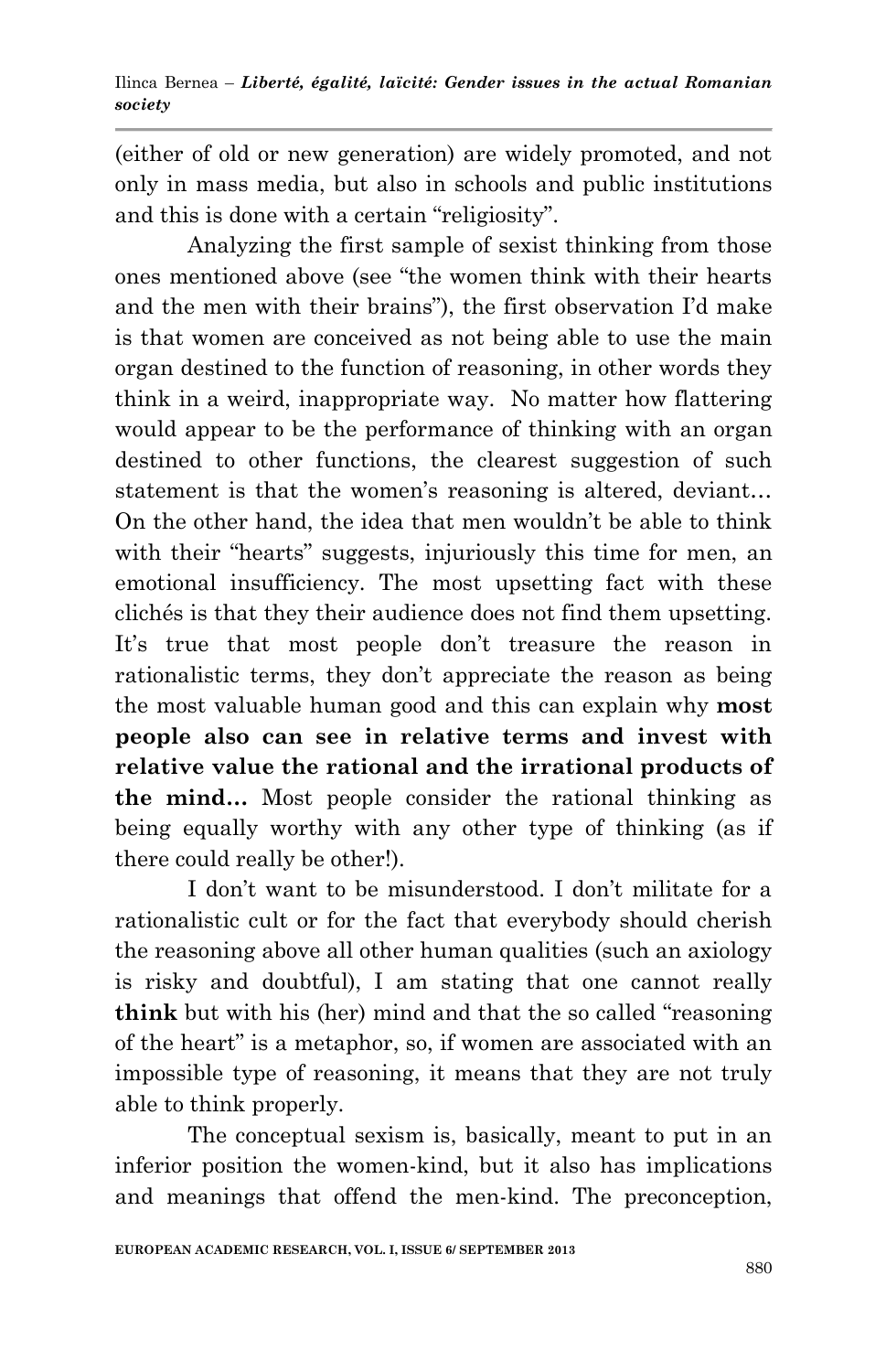according to women are more sensible creatures, insults most artist men of the world, for instance. As David Hume would have said: "it's obvious that the water is wet and the fire is burning", it's also obvious that the artists of both sexes have a superior sensibility that they process and transfigure aesthetically. If men are "less sensible than women" in all circumstances how comes that some of the most outstanding artists of the world used to be men??? Was Beethoven less sensible than a cold blooded women murderer just because he was man??? The most grotesque aspect of the sexism is that it pushes the generality to the limit of a totalitarian ideology. From "women are more sensible than men" to "all women are more sensible than all men" and to "every women is more sensible than every man" is only one step that most sexist are taking. The gender stereotypes are morally damaging especially because of this holistic, totalitarian character. They describe and also prescribe gender patterns and attributes and aim to predict gender behaviors.

Since the beginning of patriarchy the gender was a socio-cultural convention, a constitutive form of a caste-system in which the dominant caste (the men) was axiomatically (then illegitimately) invested with superior qualities. Colette Guillaumin discusses another sexist judgment, derived from the one mentioned and commented above. If women are "more sensible" and men "more rational", then women are "closer to the nature‖ (the nature is sensible and has to do with the sensitiveness) and men are "closer to the spirit" (the spirit is traditionally associated with the reason). If so, it's self understood, like in the biblical precepts, that men are meant and supposed to lead and to dominate women. The sprit is not only superior to the irrational nature, but also justified to give it rules: "The imputation of being natural groups is thus made about dominated groups in a very specific way. These dominated groups are stated to be, in everyday life just as in scientific analyses, submerged in Nature and internally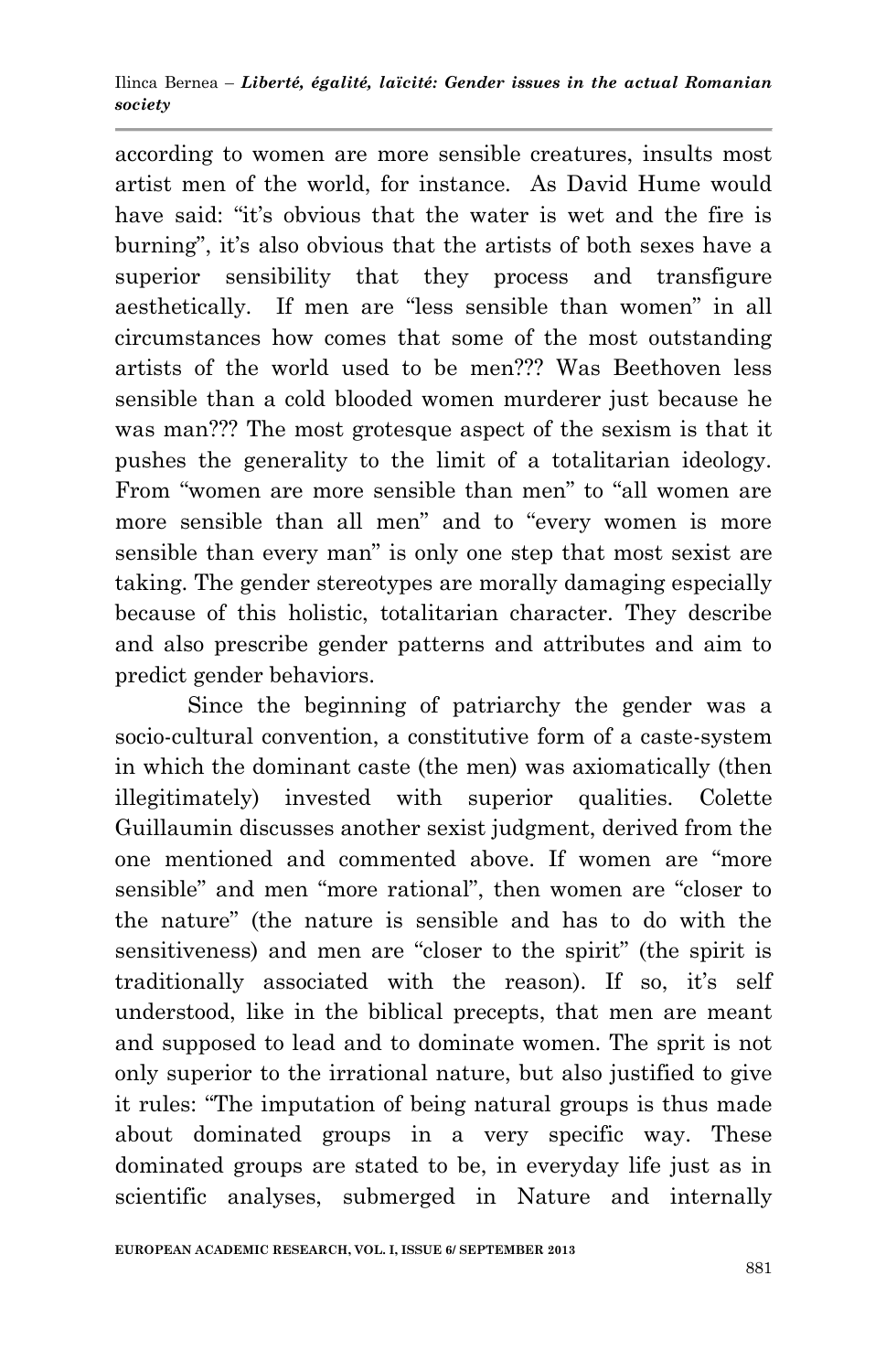programmed. And environment and history are said to have no influence in practice over this. Such a conception asserts itself even more forcefully as the domination exercised gets closer to naked physical appropriation. In this conception an appropriated individual will be considered as having to do with Nature immediately, while the dominators are one step removed from it. What is more, the protagonists occupy different positions in relation to Nature: the dominated are within Nature and subject to it, while the dominators emerge out of Nature and organize it"<sup>5</sup>.

### **Moral abuses against women in religious terms**



We shouldn't avoid saying it: the patriarchal culture delivered detestable feminine models. In "Pure Lust" and in a series of interviews, Mary Daly stated: women behave miserably because they feel miserably and they feel like this because they are treated miserably. Someone accustomed with the railings tends to take them on at one moment. Orthodox

**.** 

<sup>5</sup> Guillaumin, Colette. 1995. *Racism, sexism, power and ideology.* Routledge.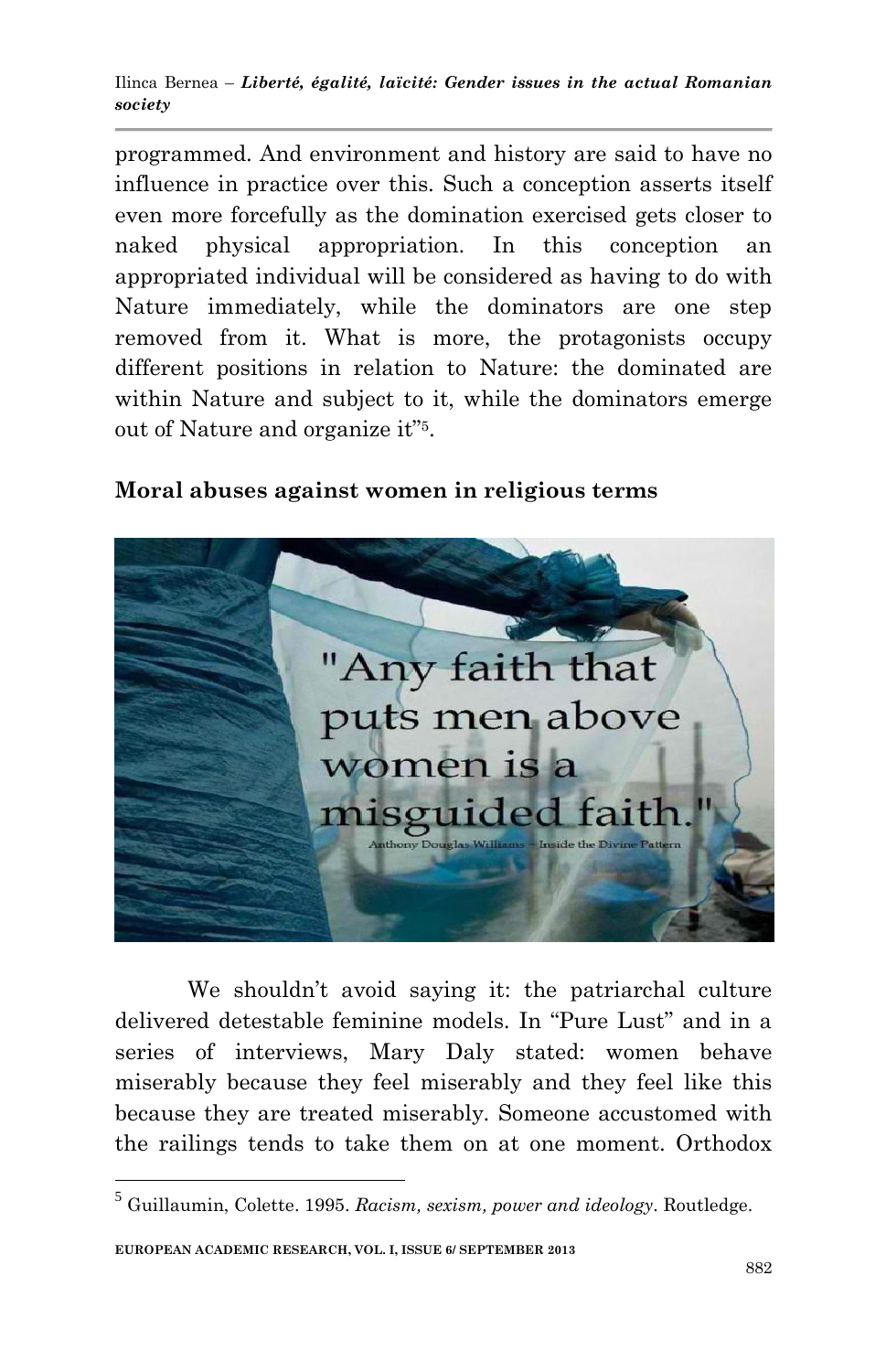priests use to say: "women achieved monstrous forms of selfishness and ardor" and they are probably right. After several thousand years of patriarchy women might have got tired of being insulted, marginalized and subordinated and they lost their temper and, also, their compass... The "despicable" women are perfectly mirroring the image of the women depicted by religious doctrines and misogynic philosophies. *Evil, stupid, revengeful, ignorant, prone to small taking, pathetic, liar, full of herself, delusional, indifferent, selfish, full of envy, cruel, superficial, coquette, hypocritical, unfair, harpy* and last but not least "*whore*", these are the features of the biblical portrait of the "usual" woman. This "usual" woman is described by the "holly texts" as "a golden ring in a pig's snout", when she "lacks" discretion" (Proverbs  $11:22$  NIV), like the "devil's gateway" and so on. Even the most righteous of women has witchcraft, women cannot be instructed and their words cannot be trusted, is said in the Bible*.* How, on the earth, a religious woman can be proud of herself? A woman raised in a bigot spirit will start thinking all these about her if being a "true believer". Of course, there are many religious women that are not so prone to take seriously all of the misogynic suggestions and verdicts from the Bible, but these women are not really involved into religious rituals and customs and their faith is rather "libertine". If repeatedly telling someone that he (she) is guilty, although he has never done something wrong, and if blaming him (her) for an ancestral sin, that someone either will consider you nuts either will turn into one... The result of such "moral" education cannot be but the moral confusion. Paying or being punished for the sins of another (for the sins of the forefathers like the Bible states) is something so morally unfair for a normal human conscience with a normal sense of justice that the persons who force themselves to take seriously the "sacred blame" end by getting morally overwhelmed and confused… The first question arising from here is: How could someone that carries on an unjustified (in rational terms) blame strive for being a better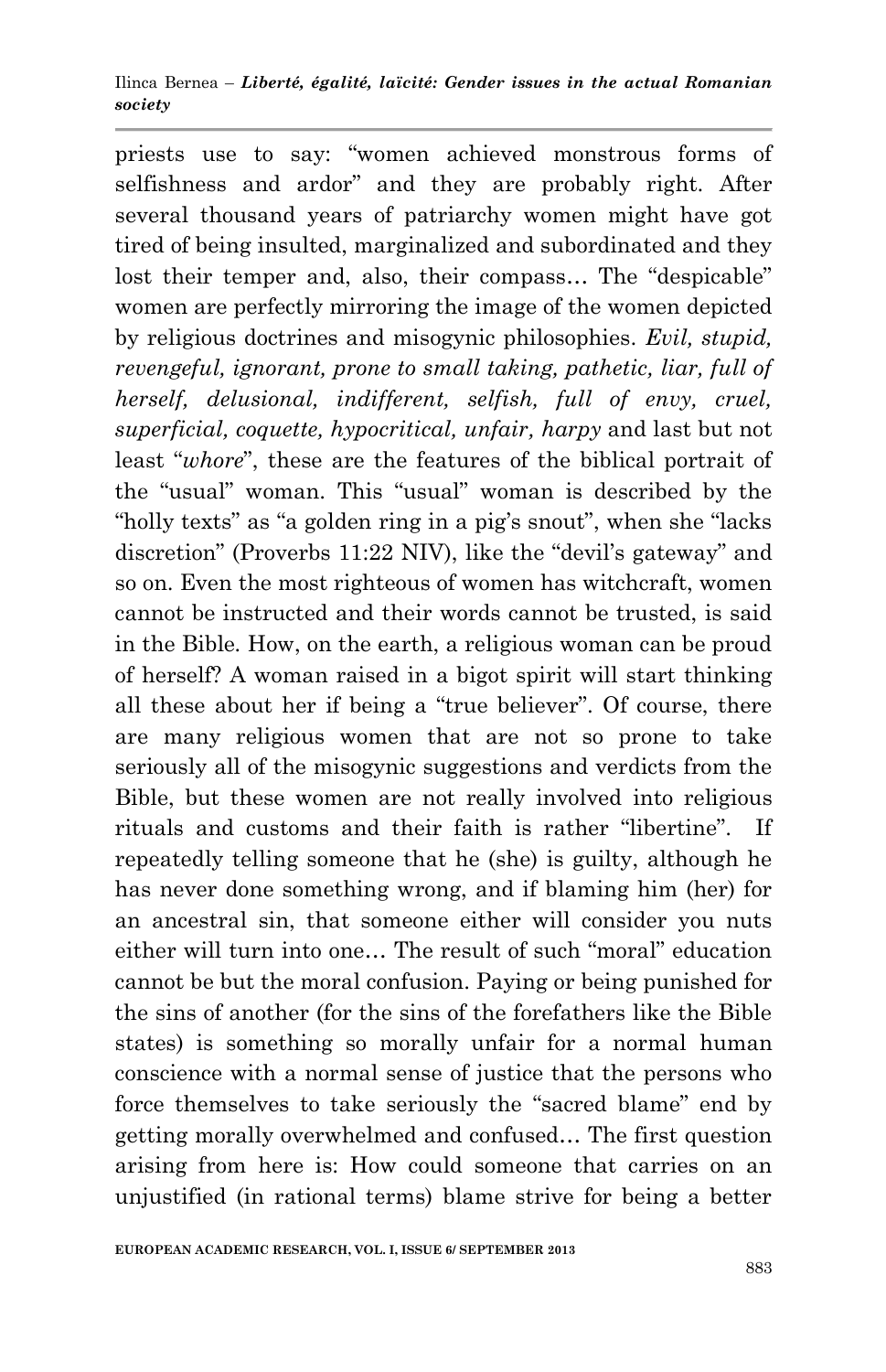person, for being morally valuable? If doing nothing wrong he is to blame, then why making efforts to do something else then wrong things??? The punishment is, in terms of justice, a moral educational tool. It is meant to make someone act rightfully. A punished innocent will not understand so easily why she should strive to act rightfully if she is punished anyway.

I will discuss, by the following, the case of the aborting women in the eastern European countries with strong orthodox confessions. Statistically speaking, the most abortions are done in Europe in those societies that have orthodox religions. I often wondered how comes that. **The religion is blaming the abortion more than any laic ethics.** Paradoxically, exactly in the orthodox countries are the most aborting women. The only logical explanation I could find has to do with the moral sense that one achieves in contact with a religious training that stigmatizes innocent people for nothing. A girl raised in an orthodox spirit is told that she is "dirty" just because she belongs to the woman kind. She is told that God sees women as "evil" and fundamentally sinful and so on... In addiction her self esteem is lowered and the trust in her moral capacities too. This is an elementary fault in any educational process. If telling a child he is stupid or unable to learn like the others, there are serious chances to turn him into lazy and less interested in learning… He (she) might even start hating school. The negative suggestions are most often discouraging for a child. The moral negative suggestions delivered to girls and women through religious education turn them into morally fable and not interested in striving for being morally worthy. They are told to be "immoral by nature" so why they would make any effort in proving moral virtues if, at the end, instead of being praised for this, they will still be considered morally inferior to any man? In moral matters, a system of recompense and punishment is essential. The moral goodness must be rewarded and the bad things must be punished… But in the religious spirit, no matter what a woman would do (for the better or for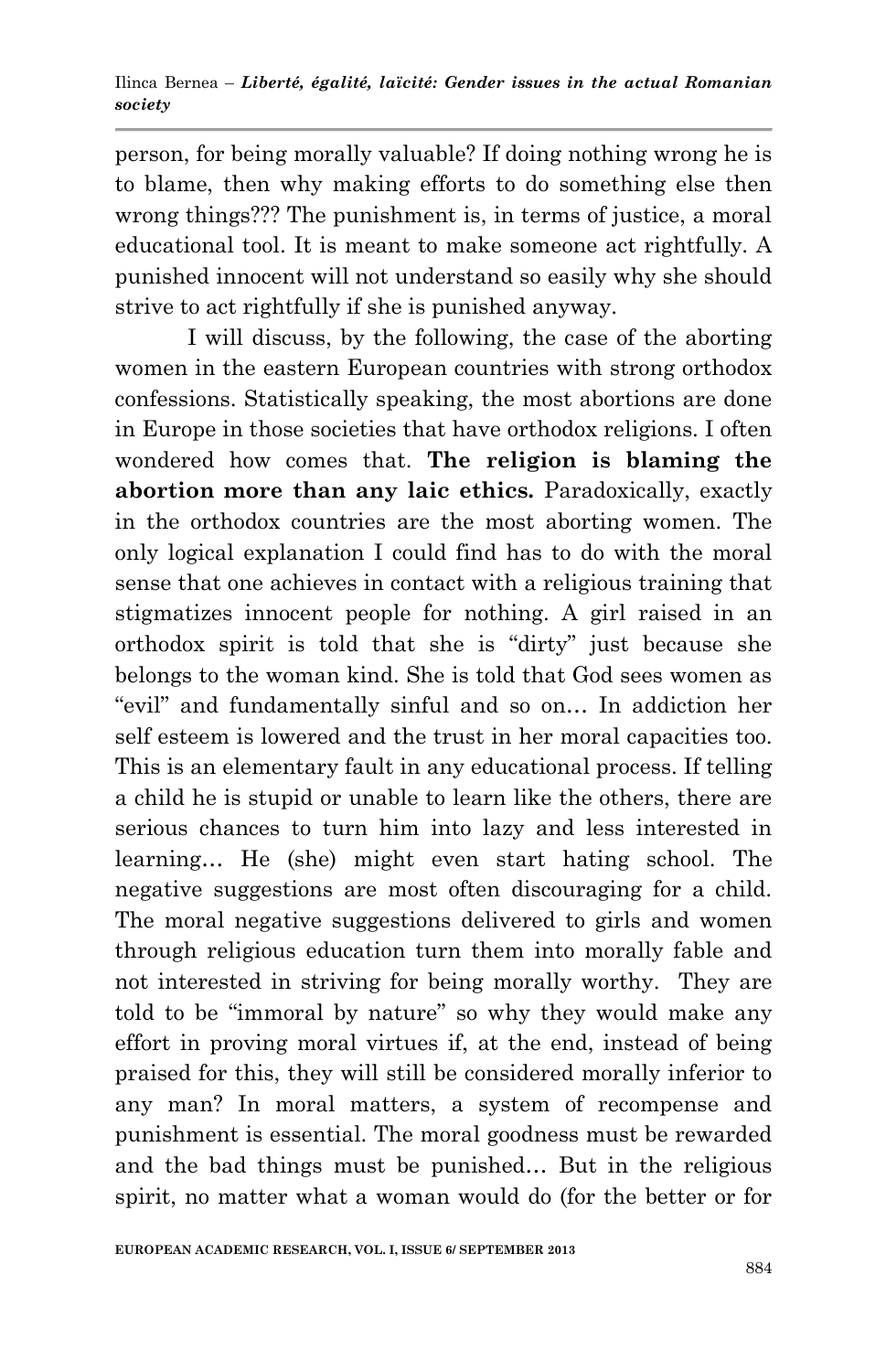the worse) she still has to carry on the STIGMA ascribed by the Bible to the whole woman kind. This is humiliating and unfair and a humiliated being has more chances to become morally irresponsible and recalcitrant than to achieve a fair moral sense. The negative suggestion, the unfairness, the abuses, the insults that women's dignity is submitted to in frame of the religious misogynic morals cannot be a "healthy environment" for their moral education. They are axiomatically blamed and morally condemned (on the basis of being women) and, then, they are expected to act rightfully. An "inborn" sinner has more chances to turn into a real criminal than an "inborn" innocent, this is what I mean. The abortion, in the case of religious women, is no more than just another sin... Since they are "sinful" simply because of being women (in the context of a very unjust moral) why would they strive to follow moral rules of any kind? If they are guilty of unreal and imaginary sins, why would they try to avoid committing real sins? It's true that the Orthodox Church incriminates the abortion as a serious sin, but the same church incriminates women as "inborn" sinners... If a moral is wrongful in some aspects and rightful in others is still not trustable. There are different types of morals in the world and the humanist ones, for instance, are not internally inconsistent, contradictory or absurd!

# **In the patriarchal societies, the original sin is not done by a woman, but against the womanhood. The sin is this ontological stigma projected upon every real woman.**

I am not discussing here the abortion from the perspective of human rights, but from a religious perspective. If the priests really want to raise moral womanly characters, the, they shall stop blaming women for noting, they shall stop projecting the stigma upon them.

Not the humiliation but the human pride is the clue of the true faith, I'd say: the pride of being created upon the image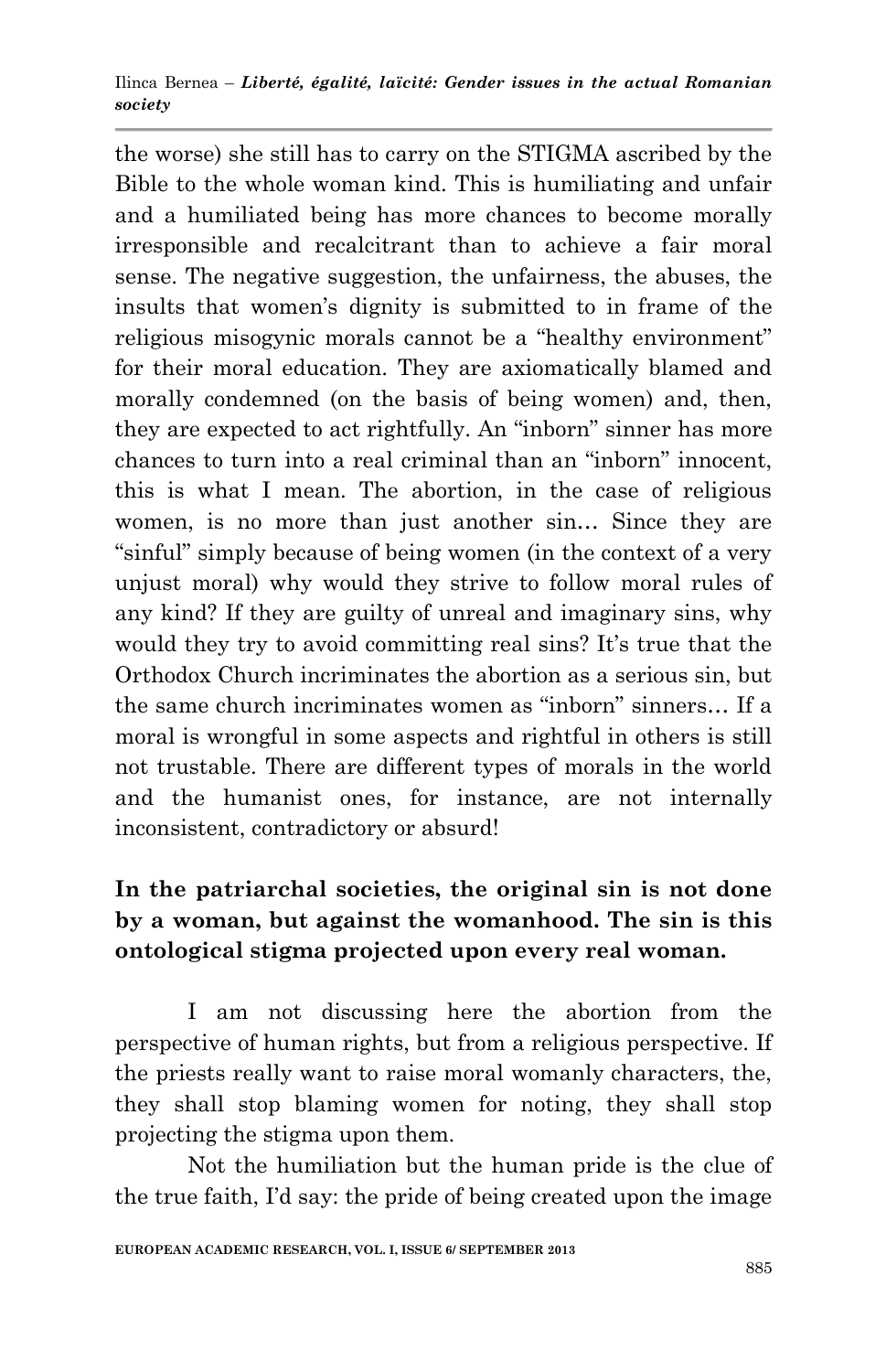of God, the pride of not being sinful, the pride of being loved by God, the pride of imitating the model of Christ, the pride of being morally capable and not morally handicapped. The pride of being *free* to love, the pride of being *free* to choose to do the right thing, the pride of being *free* to give life, to create and procreate…

The Christian traditional confessions (orthodox and catholic as well) stigmatized not only what really deserved to be stigmatized, but also the most natural, genuine and harmless things. If the sexual practices for the sake of the sex are sinful, if the usage of condoms is sinful (see the catholic claims) than why would someone rational trust any other moral verdict deriving from religious doctrines and dogmas? Like in the story of "Peter and the wolf", if the wolf is not coming trice, the next time, when he really comes, who would believe? The abortion might be a sin, but, if giving birth to a child makes the women "dirty" and undignified to be touched by a man or a priest (according to the orthodox dogma), if knowledge and the wish of knowledge are "sins", if the modern sciences are sinful and the astrology is a sin and, last but not least, the atheism is a capital sin, then why would someone rational take seriously any other religious warning, including the one concerning the sinful nature of the abortion? Another example: there is no biblical commandment against violence and not even a biblical advice or parable to suggest that violence would be sinful or forbidden by God. Instead, the sexuality expressed out of marriage is considered to be a "sin", so the lovers are "sinners" (love could be, thus, a sin!), but the domestic violence inside the marriage is tolerable, acceptable (because the divorce is forbidden) from the dogmatic perspective of this religion of "love": "God orders" to the married couples to never separate. If the divorce has been pronounces anyway, the woman must remain unmarried or to come back to her ex husband" (in Romanian: "Dumnezeu porunceste celor căsătoriti ca să nu se despartă. Dacă totuși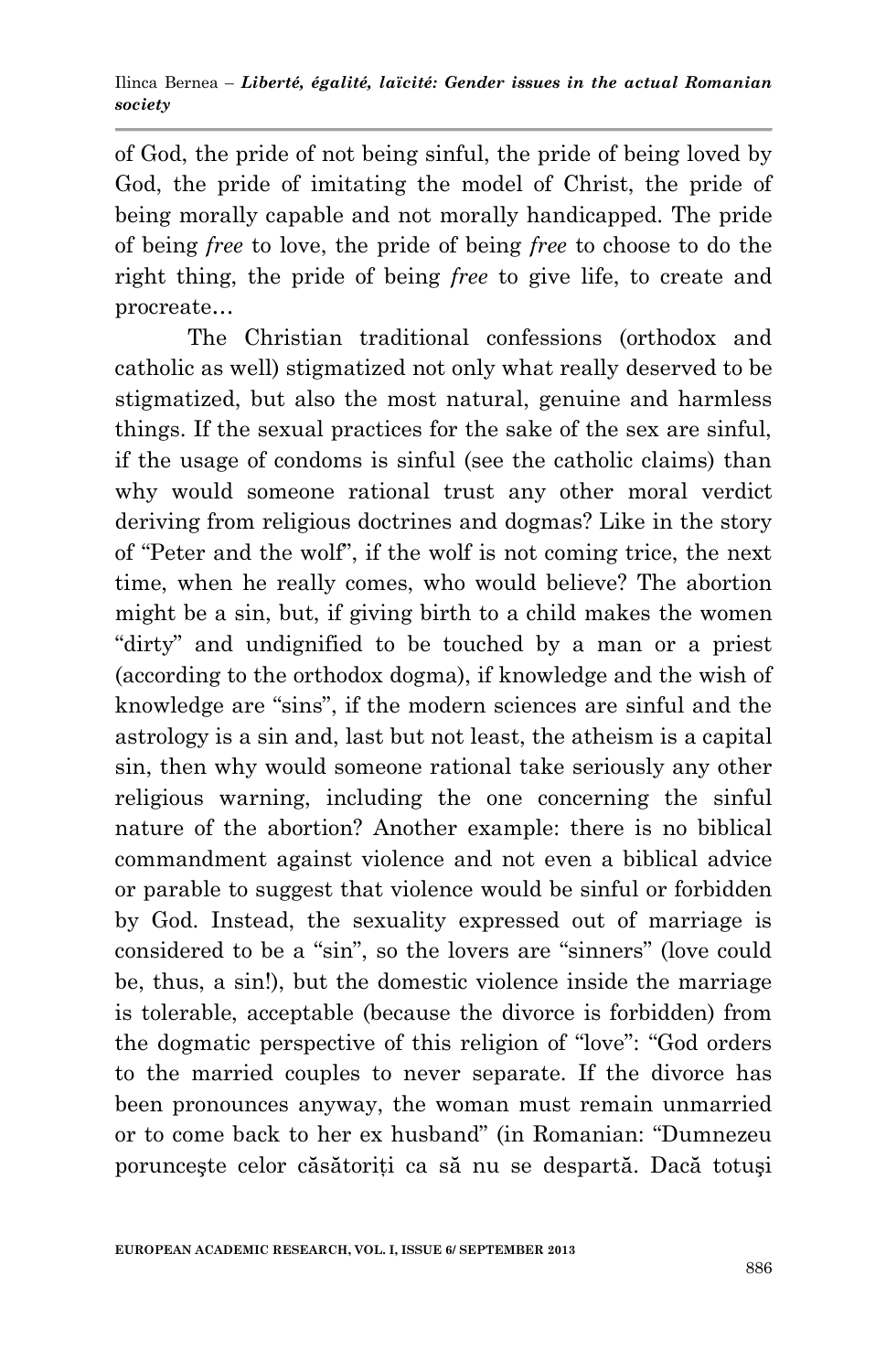divorţul a fost pronunţat, femeia trebuie să rămână nemăritată sau să se întoarcă la fostul ei bărbat") (1 Cor. 7:10, 11.).

If, as the Catholics consider, an aborting girl (violated by her incestuous father) is "a murderer" then what is Stalin? Do both of them deserve to be called in the same way?

In a book of dialogues with the catholic cardinal Carlo Maria Martini, entitled "In cosa crede chi non crede", Umberto Eco analyzes the issues related to the status of women in the catholic church and doctrines and he comments the interdiction of entering the altar or preaching imposed to women: "I am not satisfied with the symbolical argument, neither with the archaic argument according to women are "dirty" because in certain moments of their life their bodies have "impure" secretions. Why would be a menstruated or a postpartum woman more "impure" than a priest that has AIDS, for instance"?

The original version of the text: <sup>6</sup> L'argomento simbolico non mi soddisfa. Né mi soddisfa l'argomento arcaico per cui la donna in certi momenti della sua vita secerne impurità (anche se l'argomento è stato sostenuto in passato, come se una donna che ha le proprie mestruazioni o partorisce nel sangue fosse più impura di un sacerdote maschio con l'Aids) »

This is the point of view of a laic conscience and, I'd say, the only justified and reasonable one, in humanist terms.

A very important question that Umberto Eco arises concerns the contradictions existing between the status of women in the Evangelical texts and their statue in the texts of the Old Testament. How is the church managing to clear or to dry out this contradiction? In Eco's interpretation, Jesus is a "heretic", someone who contested in a certain measure the morals and the religious customs of the antique Judaism. Although in The Old Testament the women are considered to be "culpable", "unclean", "sinful" beings that belonged to the men

1

<sup>6</sup> Martini, Carlo Maria and Umberto Eco. 1996. *In cosa crede chi non crede?* Liberal Libri.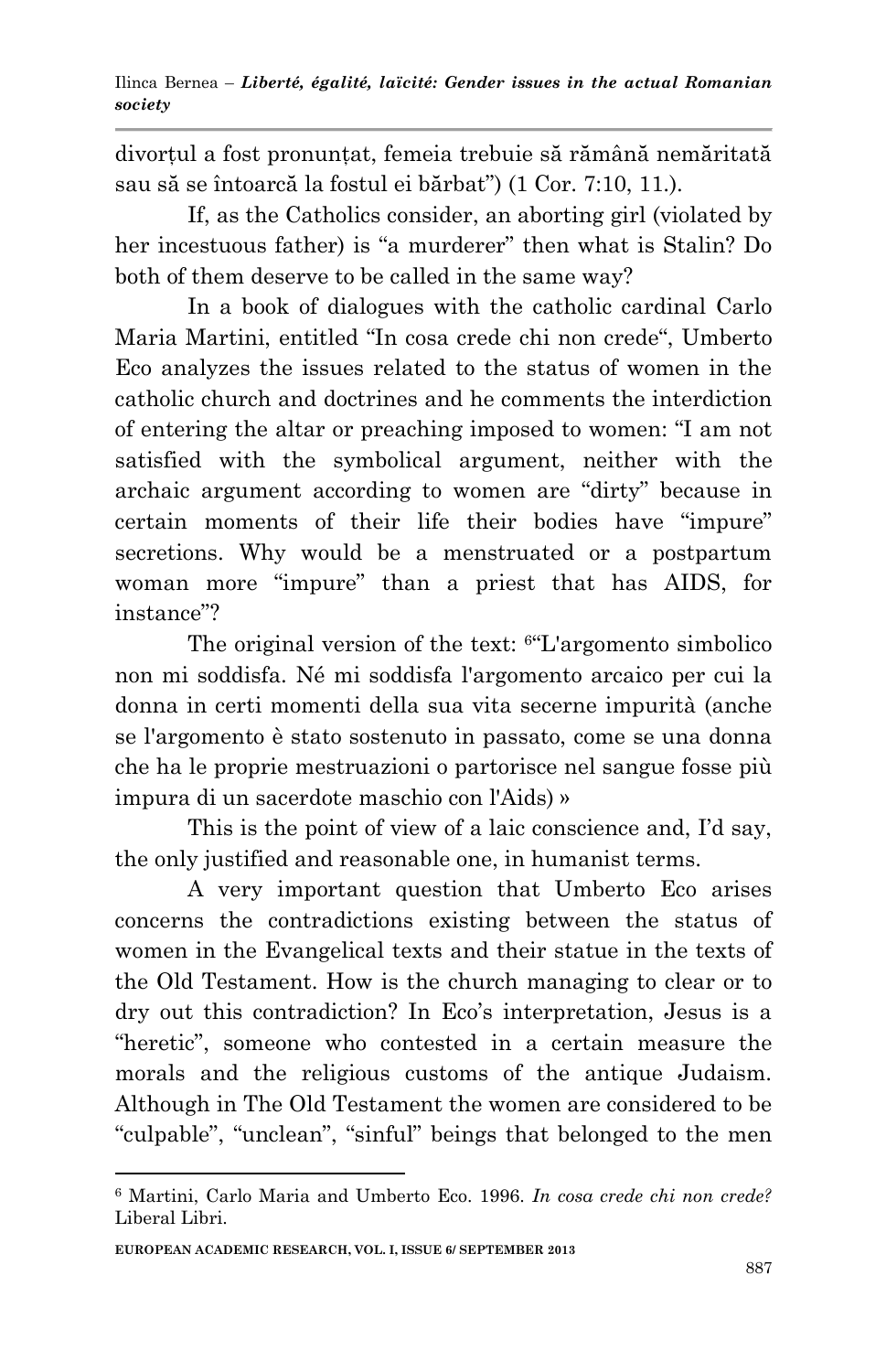like properties and were supposed to be submissive, Jesus stated: "there will be no man and woman in My Name"! Umberto Eco argues: "There is no doubt that Christ sacrificed himself for both men and women and that, defying the customs of his time, he offered high privileges to his womanly disciples and companions. We know that the only creature that was not touched by the original sin was a woman and that, after His resurrection, she was the first one to see his face and not a man. Aren't not all these a clear sign that Jesus was polemic towards the laws of his time and, as much as he could be disobedient in a rational way, he gave strict indications regarding the equality of the sexes, if not in front of the historical customs and laws, however in what concerns the Redemption plan?"

―Visto che è indubbio che Cristo si è sacrificato e per maschi e per femmine e che, in spregio ai costumi dei suoi tempi, ha conferito privilegi altissimi alle sue seguaci di sesso femminile, visto che la sola creatura umana nata immune dal peccato originale è una donna, visto che è alle donne e non agli uomini che Cristo è apparso in prima istanza dopo la sua resurrezione, non sarebbe questa una chiara indicazione che egli, in polemica con le leggi del suo tempo, e nella misura in cui poteva ragionevolmente violarle, ha voluto dare alcune chiare indicazioni circa la parità dei sessi, se non di fronte alle leggi e i costumi storici, almeno rispetto al piano della Salvezza?"7

**Democracy and laicism. The status of free thinkers in a religious society. The intellectual agnostic or atheist woman, an isolated person in a culture full of certainties.** 

**.** 

<sup>7</sup> *Ibidem.*

**EUROPEAN ACADEMIC RESEARCH, VOL. I, ISSUE 6/ SEPTEMBER 2013**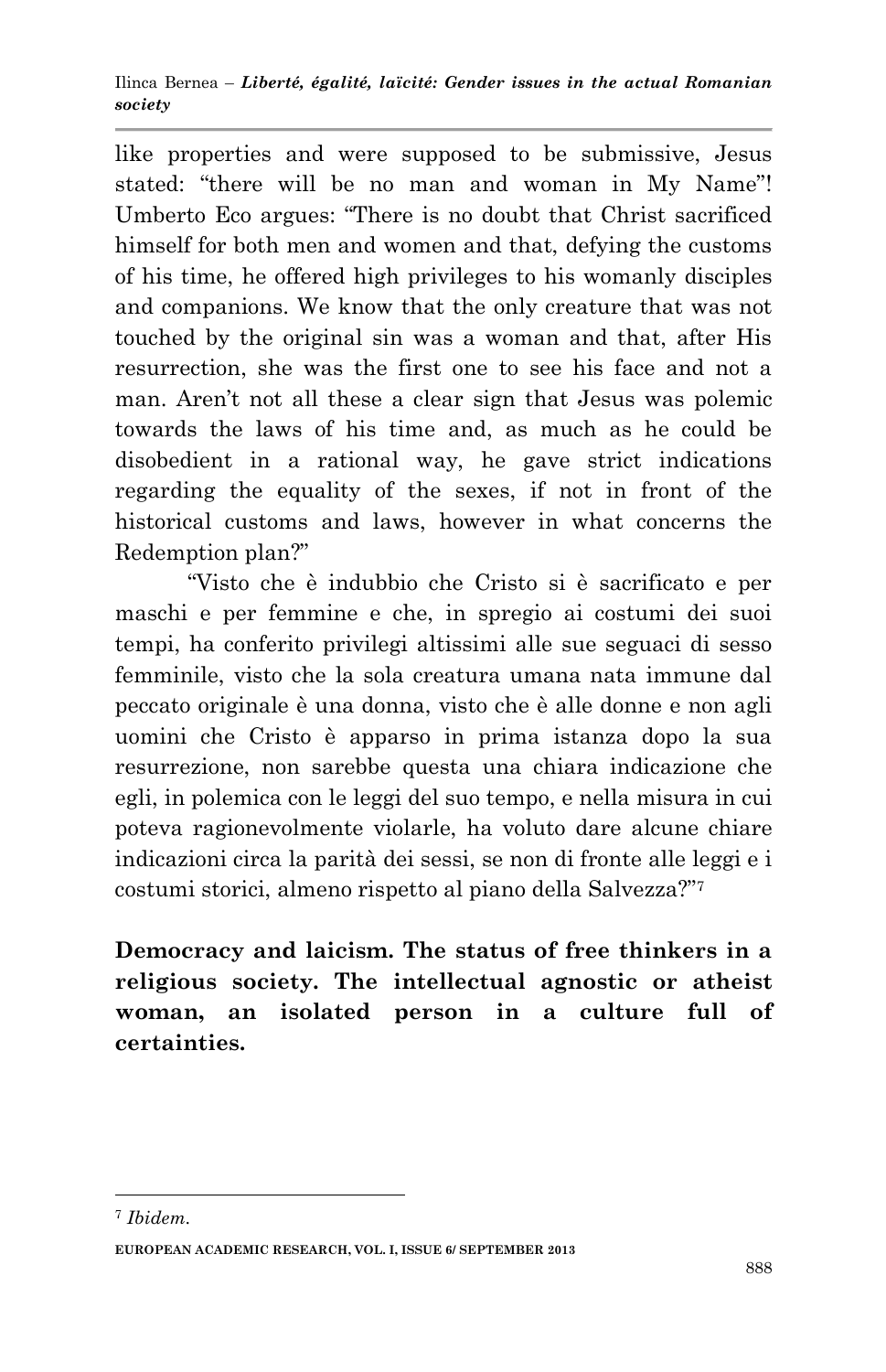"It is the human being that is meant to be equal, not his or her beliefs.

It is the human being who is worthy of the highest respect and who is sacred, not his or her beliefs or those imputed on them.

The problem is that religion sees things the other way around and this is why religion must be relegated to a private matter.

More importantly than the fact that it divides, excludes, denies, restricts and so on is the compelling fact that when it comes to religion, it is not the equality, rights, freedoms, welfare of the child, man or woman that is paramount but religion itself."

- Maryam Namazie

One of the most outstanding contemporary Spanish philosophers of the moment, Fernando Savater, discusses largely and with much accuracy the problem of laicism in the actual world and the correspondence between the laic spirit, democracy and the respect for human rights. In the book of philosophical essays entitled "The eternal life" he clearly affirms<sup>8</sup>: "the laicism of the democratic state is primordially funded on the institutional freedom from any theocratic instance or judgment, it is entirely rooted in civic reasoning and morals, deliberated and verified by the free will of the citizens". Savater also considers that the claim of many catholic priests for a "comeback to our values" is illegitimated, because these "values of ours", might be considered those ones derived from democratic principles and illuminist, humanist morals and not from the theocratic dogmas. In Savater's view, it is an abuse to consider a child belonging to a religion, although the parents have the right to raise their children in the spirit of their own religion, because a child was not able to decide, to give his (her) consent and so on. "The old Christians", he argues, that used to wait for someone to reach the age of maturity in order to be

**.** 

**EUROPEAN ACADEMIC RESEARCH, VOL. I, ISSUE 6/ SEPTEMBER 2013** <sup>8</sup> Savater. Fernando. 2010. *La Vida Eterna.* Editorial Ariel.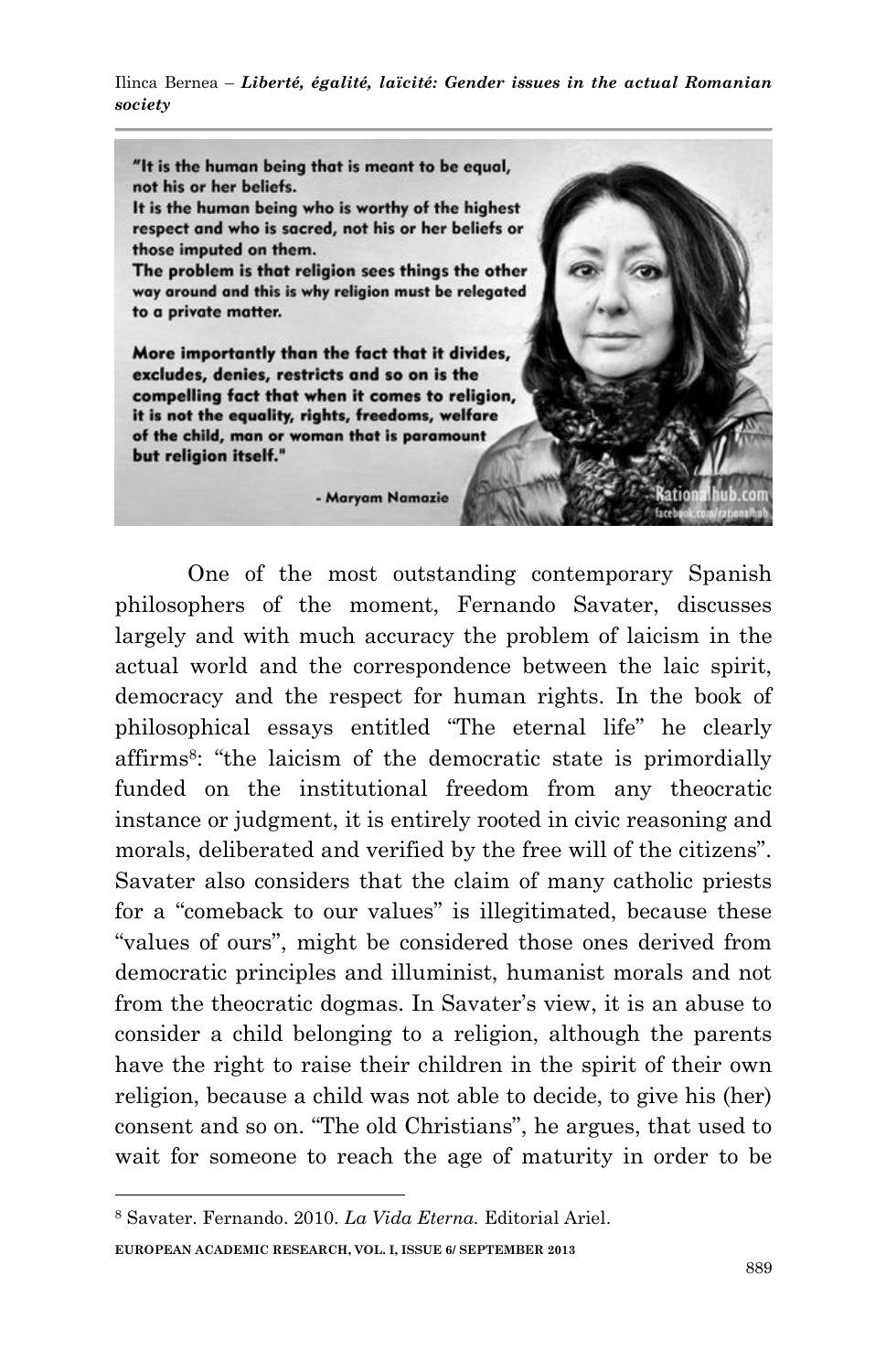baptize him, proved to be more liberal in their way of thinking than their descendents. Fernando Savater is very critical towards the actual world concerning the management of laicism. He sustains that the contemporary societies, even the western ones, turned into less and less interested in defending the laic spirit and values. After a very complex analysis, his conclusions are bitter and pessimists. Reproducing the words of Santayana, the Spanish philosopher, he says: "there is nothing" worse than the tyranny of a retrograde and fanatic conscience oppressing a world that doesn't understand all things in the name of a world that doesn't exist!"<sup>9</sup>.

Of course, there are misogynists, racists and homophobes among the members of all human categories, communities and groups. That's a fact. Personally I consider their convictions despicable, but in the same time these convictions are the expression of someone's right to free speech and thinking. They could be morally offensive and upsetting, but they are not abusive as long as they are shared in quality of opinions or visions and no more. It's easier to confront and to contradict, rationally, a personal point of view, no matter how aggressively sustained, than to oppose the reasons of a human conscience to the aberrations claimed in the name of a superhuman consciousness and vision. It's always easy to confront and to contest the simple opinions of a man. A good reasoning can make "miracles" in these circumstances, but when we are supposed to contradict the "ideas" of God, the "God's mind" or "voice" things are getting harder and more difficult to handle. The religious norms are dogmatic: they are not presumed to be simply human moral commandments or conceptions, they are not considered "cultural constructs"; they don't belong to the species of human thinking. Religious people will never accept that the religions themselves are a humanly creations and affairs. Each cult is invested with the credit of "divine dictate" and of "revealed knowledge". This fact turns

1

**EUROPEAN ACADEMIC RESEARCH, VOL. I, ISSUE 6/ SEPTEMBER 2013** <sup>9</sup> *Dialogues in Limbo, with Three New Dialogues,* 87.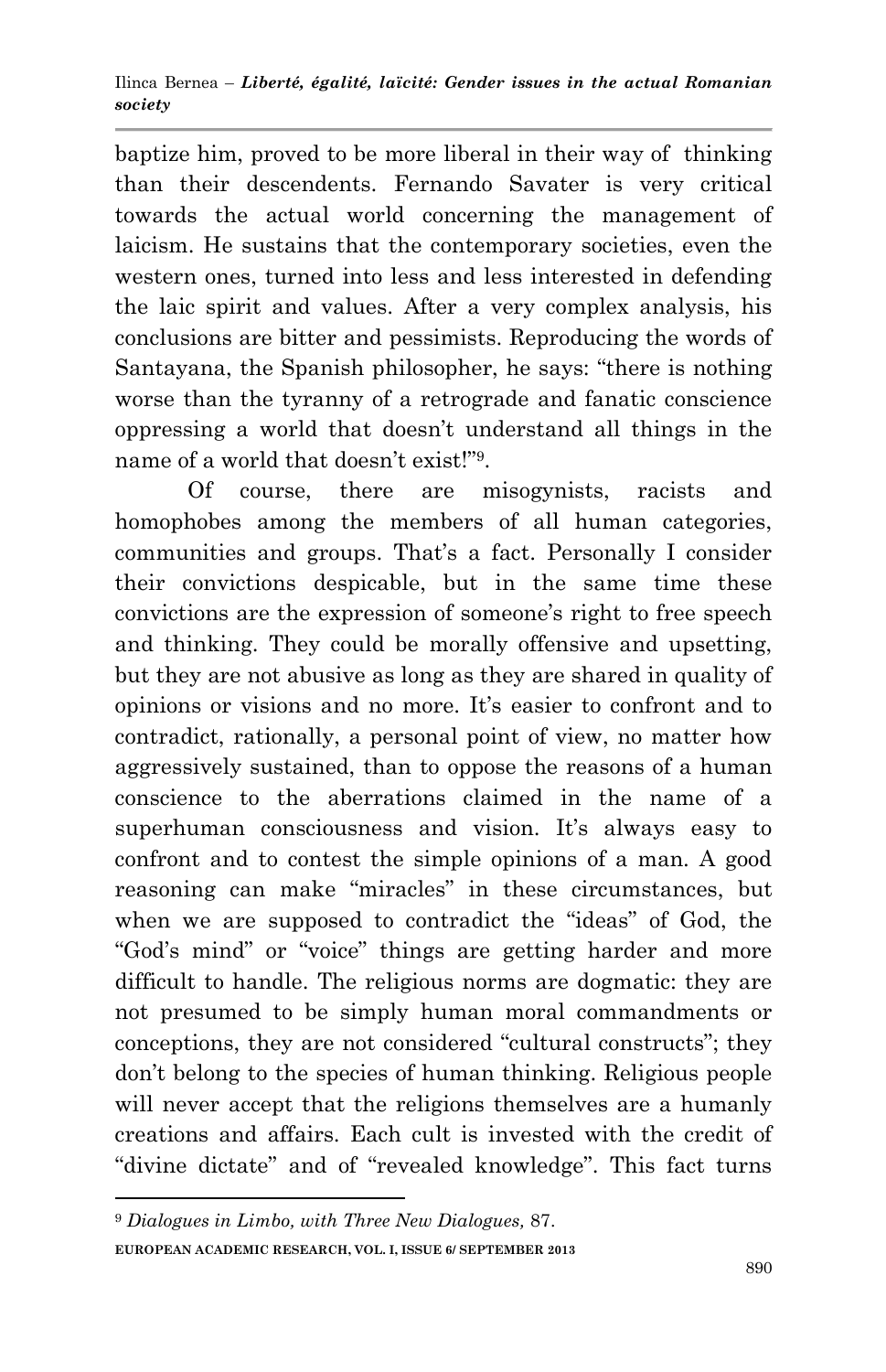their doctrines into non-opposable, all rightful, unquestionable and perfect. When confronting the opinions of a religious man, first of all he will not admit the personal nature of his views. Secondly, she (he) will not be open to any rational negotiation of his her convictions. Upon him, someone who contests his views contests God Herself. The believer is just a carrier of "divine" message" in his mind, and, in the worst cases, a true advocate of God. Thus, the religious people make recourse to **the argument from authority (**in Latin: *argumentum ad verecundiam*). "Because the argument from authority is an inductive-reasoning argument — wherein is implied that the truth of the conclusion cannot be guaranteed by the truth of the premises — it also is fallacious to assert that the conclusion *must* be true<sup>10</sup>. The contester of a religious man's ideas and convictions is, from his perspective, the contester of God Himself (thus of an absolute and totalitarian power) and not the adversary of a simple human judgment. Someone who dared to be in contradiction with a religious conception is, upon the believer, in straight conflict with the Supreme Will and Wisdom. When speaking, the religious people do not speak as ordinary human beings and therefore they reject the need of argumentation, they don't strive to be reasonable or logical or coherent, they don't justify their views, because they are talking "in the name of God". In fact they enounce their own judgments (or the ones of the priests) as if speaking God's mind. The religious people believe in "revealed knowledge" and in the perfect correspondence between the object and content of their faith and the real existence, will and manifestation of God so, in their eyes, an atheist or an agnostic is not a human being with rights, needs or freedoms, moral imperatives etc but a recalcitrant rebellious creature deserving to be moralized for "disobedience" and, eventually, to carry on the anathema of being "the enemy" of God. An atheist or agnostic man (woman)

1

<sup>10</sup> Gensler, Harry J. 2003. *Introduction to Logic*. New York, NY: Routedge. 333–4.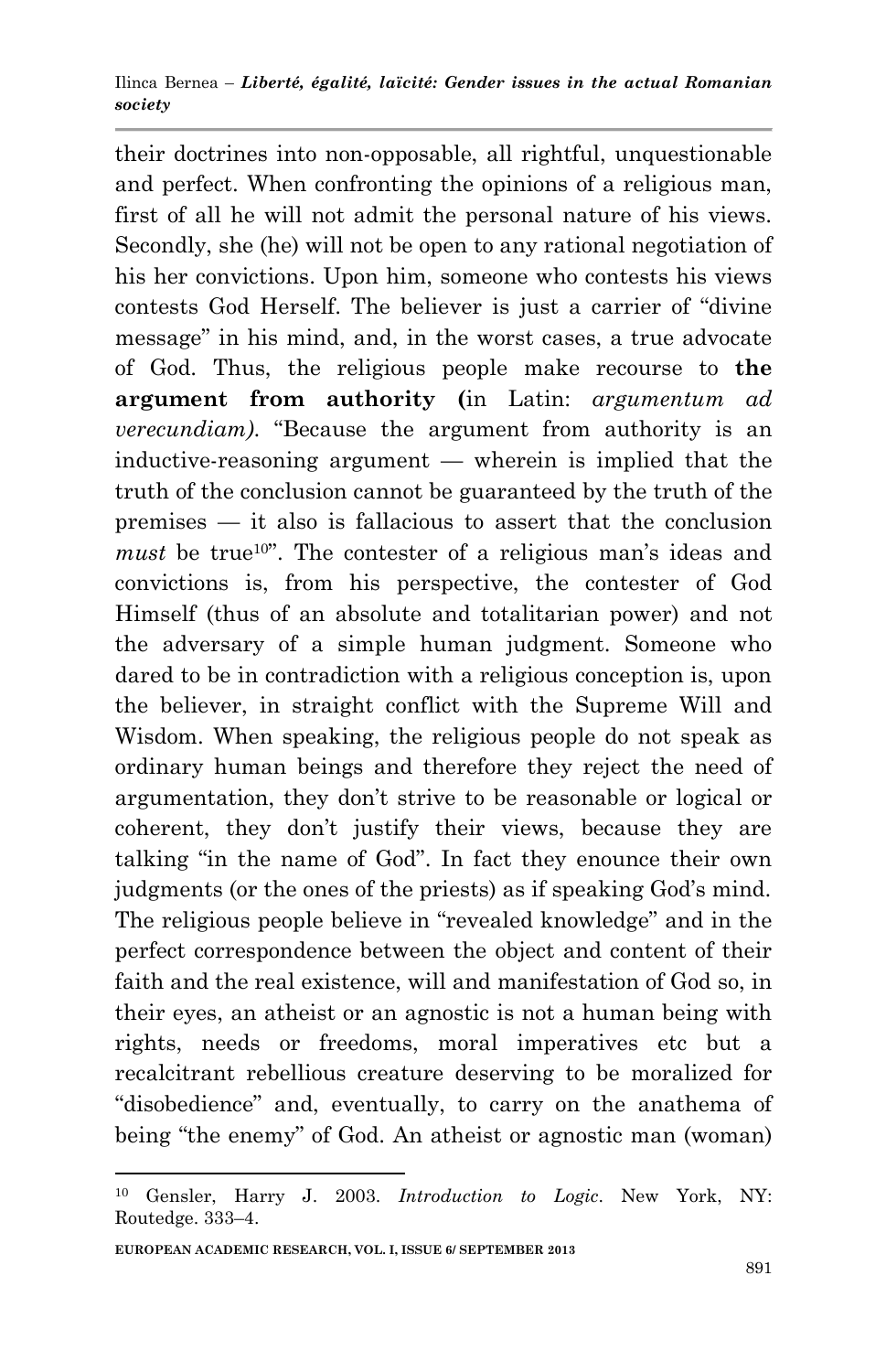never talks from equal positions with a religious: the second has a whole army of saints, fathers, believers and theologians in his back to give him right and, above all, God Herself. The atheist is alone: he is defending, with or without good reasons, a simple human perspective, while the religious is always talking about things that cannot be submitted to a human critical judgment, due to their presumptive superhuman origins. In his famous book, « Surveiller et punir » (in English – « Punishment and Discipline »), Michel Foucault affirms: « Devant la justice du souverain, toutes les voix doivent se taire » (in English: Before the justice of the sovereign all the voices must keep the silence". The religious always "KNOW" more than what a regular human intelligence can afford to know, their judgments and precepts are above the human reasoning, feeling or logic. Another aspect of the issue, even more important, I'd say, is tied on the *collective nature* of beliefs. The mutual, widespread beliefs are privileged and credited with the presumption of "normality" in spite of their irrational basis, while the minority irrational beliefs or the personal ones are rejected and considered aberrant. In other words *the number makes the rule*… In fact if a large amount of people put their trust in an absurd or impossible matter this group gains the power to proclaim its belief more justified than a smaller group with a similar, but different belief. The "legitimacy" of the more popular belief is based, in this case, on what is generally called an *argumentum ad populum* (Latin for "appeal to the people") which is a fallacious argument that concludes a proposition to be true because many or most people believe it. In other words, the basic idea of the argument is: "*If many believe so, it is so.*" This is, metaphorically speaking, a natural democratic manifestation in a domain that shouldn't take in account democratic exigencies: the Logic. We cannot democratically chose to sustain that if A=B, then B is not equivalent with A, for instance, just because most people agree with such illogical statement. Let's say that 99 percent of the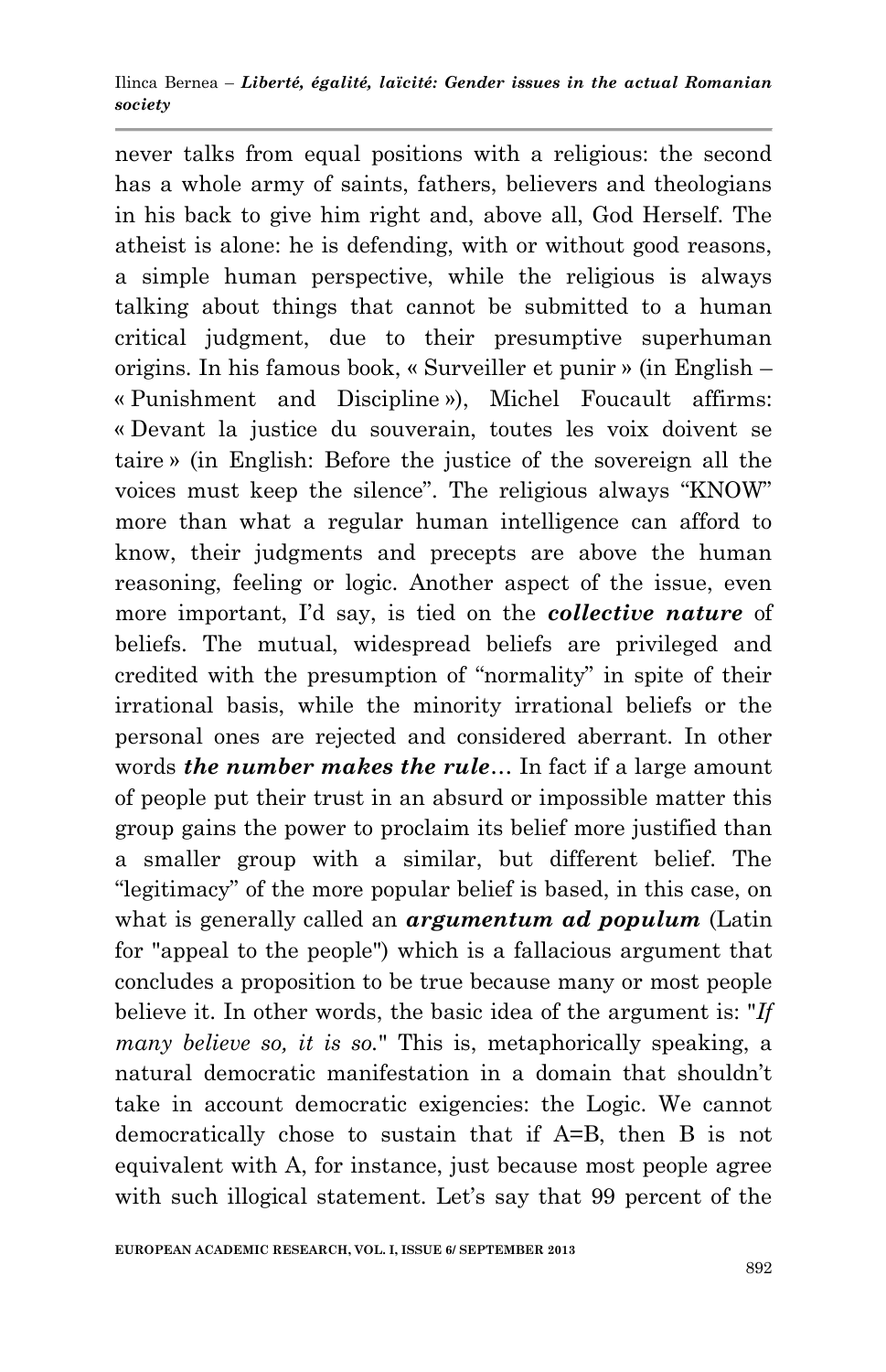earth population considers that  $1 + 1$  makes 3 or the planet to be flat… It doesn't mean they are right, even though they are so many to believe so. The planet is still a sphere anyway. On the other hand, at the level of human interferences, the *argumentum ad populum* works in spite of the lack of rational and logic legitimacy. In the frame of social confrontations, a collective illusion is privileged compared to a private illusion or one embraced by fewer people. Such collective illusions gain not only respect, but also the credit and the presumption of normality, while the private illusions are blamed and treated as ridiculous. If someone claims that he saw a flying pan is usually considered lunatic or worse. Those who believe in the repeated visits of the extraterrestrial beings on earth are considered, most often, psychiatric cases, because they are a minority… But those (in large number) who believe in all religious nonsense and contradictions are considered above the rules of human judgment. The majority has always the power to impose different matters, views, ideas, convictions, faiths and this power is, most often, abusively used… If an atheist contradicts a religious man with rational arguments and the believer calls him names (*heretical, Satanist, apologue of blasphemy, fool, sinner* etc), it's fine, it is a democratic polemical encounter, a basic expression of the human rights. If an atheist calls a religious man delusional, in most cases he is considered an aggressor, an abuser of the human right to a faith. In the core of all religious cults and beliefs lays the hatred and the stigmatization of the atheism… So, in all circumstances, the religious men have the right to insult an atheist (being given their right to any faith) while the atheists (that have no faith) become moral criminals if criticizing or judging a believer. This is the main problem concerning the religious faiths: none of them is friendly, understanding or respectful towards the atheism or agnosticism.

I will give the example of an encounter that I had with a religious musician. She used to know I have a philosophical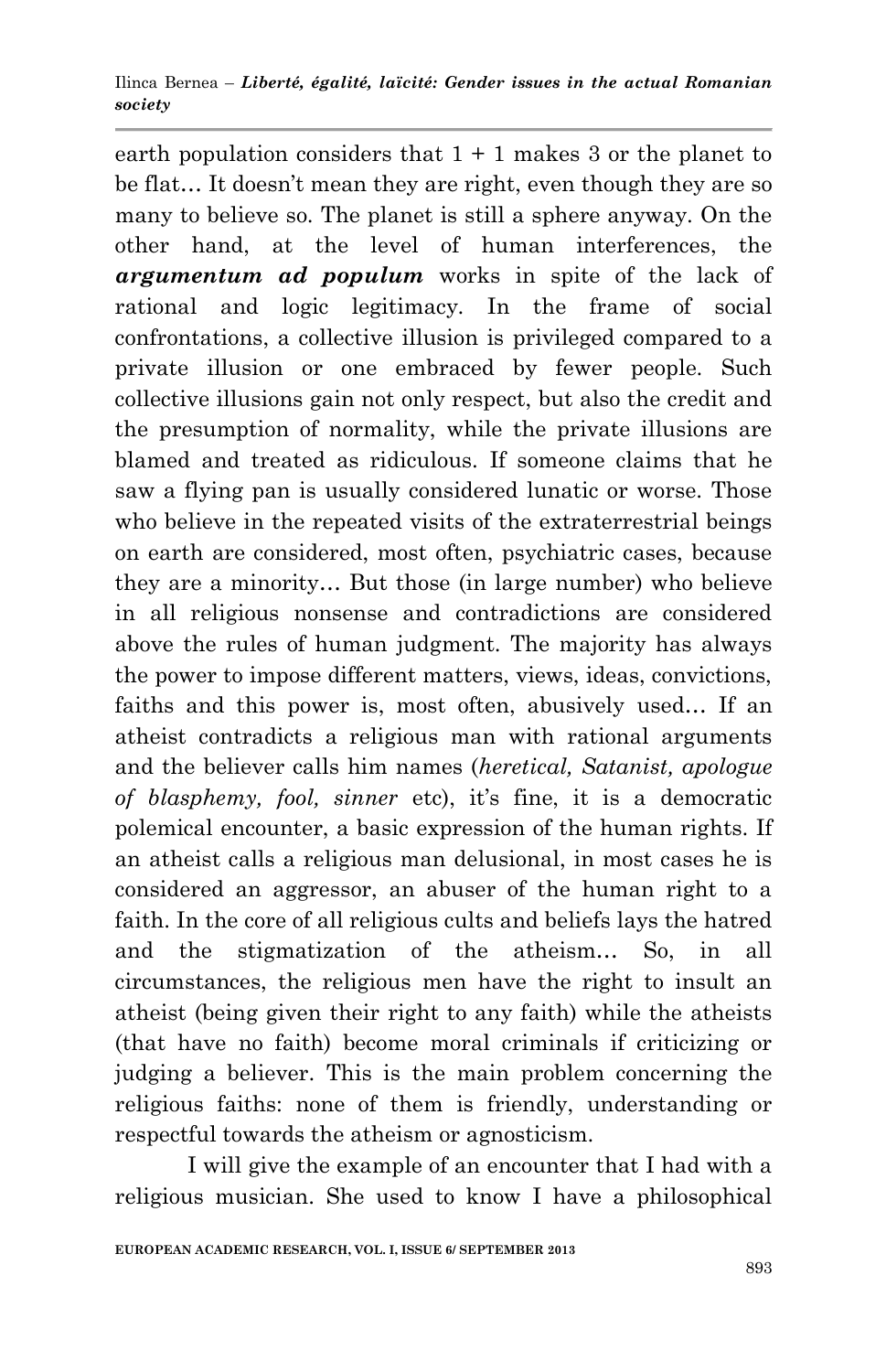training so she used to know that I put much faith and value in the human thinking. Otherwise, why I would have chosen this path? She told me that the truth and the knowledge are not in the power of human thinking, they are only revealed to some exquisite humans by God Himself. In this case, I've said, if I claim that God revealed me that Beethoven's symphonies have been composed with only three notes then I might be right… She felt offended by my joke and she found me rude, while I was supposed to not be offended and to simply accept that human reasoning and logics are good for nothing and that I strive for nothing with my passion for philosophy…

The atheist or agnostic persons could be, of course, misogynists, homophobes or racists, but would never invoke a superior power than the one of their own minds to justify or cover these convictions. If they find "appropriate" to stigmatize a human being or category they do it in their own name. They would enounce in their own name that they detest the biological or the ontological condition of the exponents of a sex or of a race. But the religious people have a cover up for dispel: "it's God's Will". God is The Supreme Sexist, Racist and Homophobe, God and only God is responsible for their faith that misogyny, racism and homophobia are justified, dignified and even moral. There are priests of our times claiming that "the equality between people is the work of the Devil", because "God didn't make us equal, but made us gifts". Let it be as they say. Maybe God instilled in some minds the gift of atheism. Who are them to judge God's Plans and Will?

In the frame of Romanian culture, the atheist or agnostic perspective is minor and suffocated, marginalized and even censured. In the educational field and institutions is almost inexistent and deliberately conserved in minority. The dominant mentalities are sliding among the human rights and, hilariously, these mentalities complain about the few minor and fable opposing currents of thought. The Romanian orthodox militants, believers and priests as well, don't cease to complain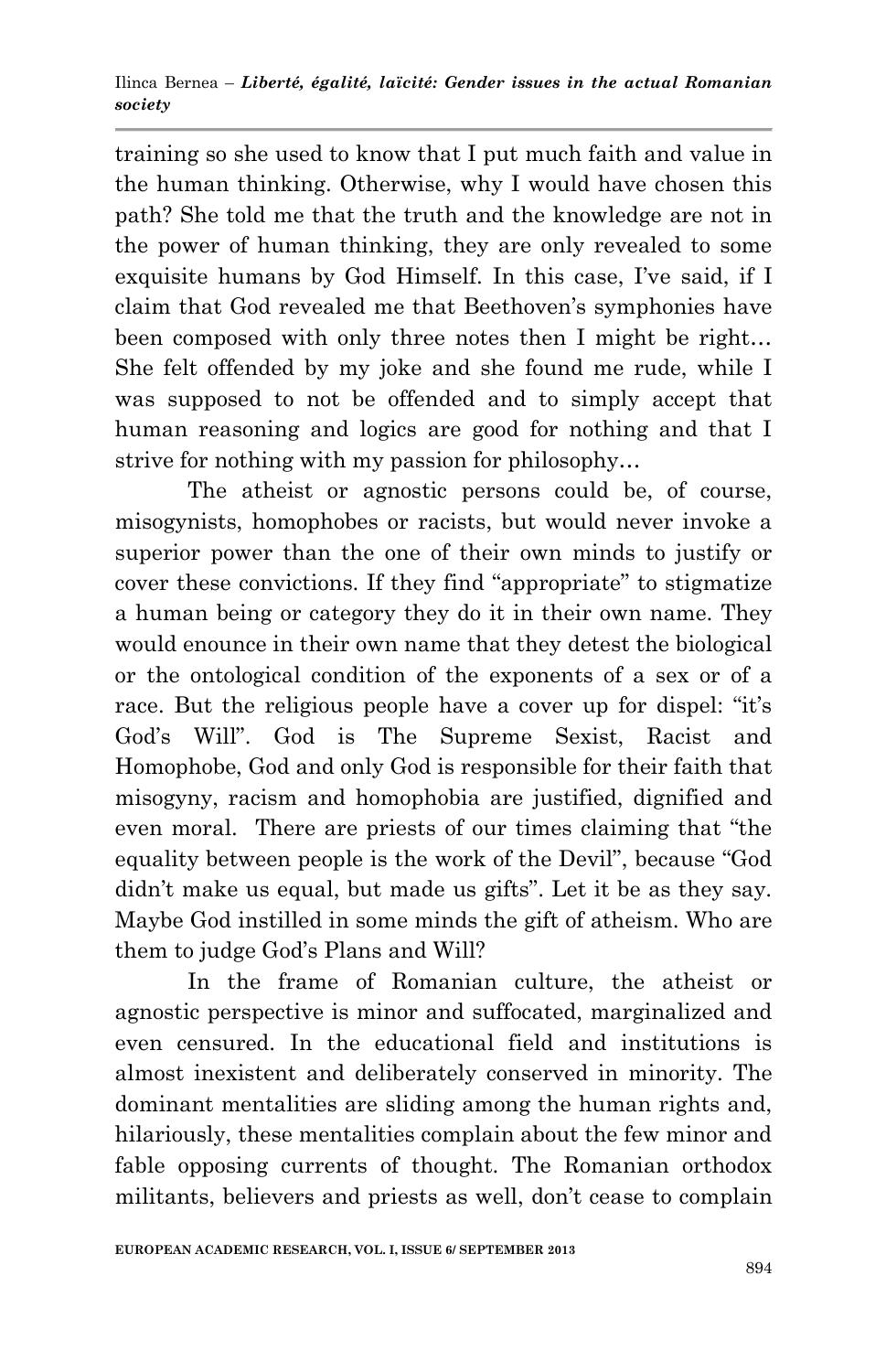about the three atheists and four agnostic that are, by chance, Romanian citizens and public voices. Let's defend the numerous, powerful and noisy believers from the few, week and quiet atheists… That's democratic, isn't it?! Let's close the mouths and the emission channels of the unbelievers because they bother us terribly! Now, leaving the irony aside: with whom are fighting the huge majority of believers in Romania (almost 98 percent, as they appear to be after the last statistics), with the 2 percent of people without religion? With the 0,2 percent of self declared atheists? Where is the *atheist danger*, I wonder?!

One of the most popular websites of orthodox militantism is called "War for the Word of God" (Război întru Cuvânt!‖). As far as I'm aware the Christian doctrine proposed a form of "PEACE in the name of God". Then how comes that the most ardent defenders of "Christianity" are involved since millenniums now is all kind of wars in the "name of Christ"?

The religion is infused nowadays in all capillaries of Romanian society. Since the fallen of Communism the religion became almost synonym with the "public morals". In laic and legal terms, an explicitly racist, anti-Semitic, homophobe or misogynist message promoted by a political organisation, by a civilian group or by a religious minority would be the object of a huge social scandal and the responsible organization would be immediately banished. By the contrary, a misogynist, homophobe or anti-Semitic message transmitted through the means of the dominant religious cult (with a heavily tradition and heredity) is considered, according to the actual legislation and civic rules, as legitimate as possible. This wouldn't even be that serious if, in the background of the collective consciousness, this synonymy between the MORAL itself (thus the one universally available) and the morals of the orthodox doctrine was not established so clearly.

Theoretically, a secular state is the one wherein the social morals are independent from the religious morals,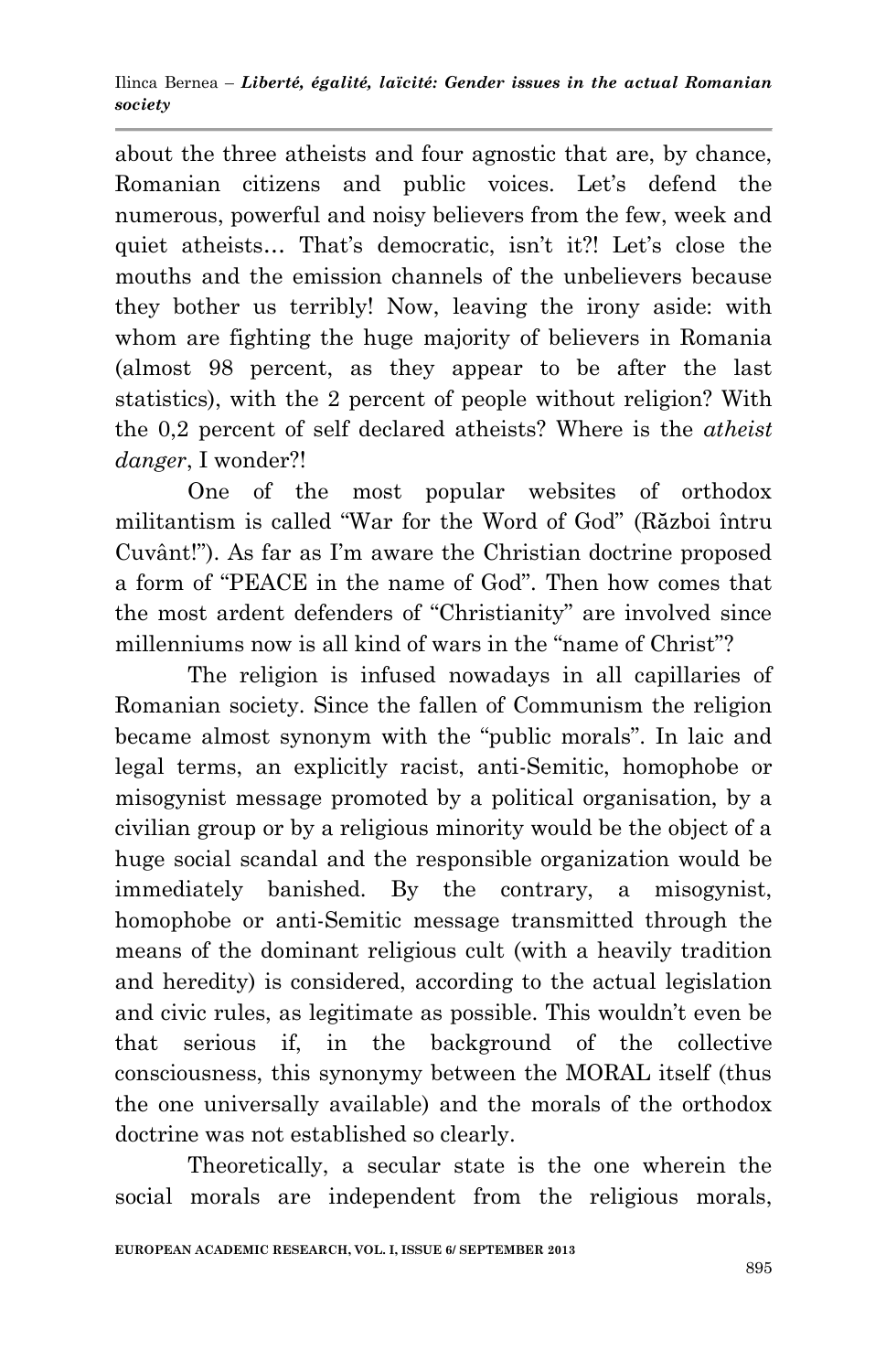wherein the laic norms of "good behaviour" are different from the norms imposed by a certain religion. The Romanian state is, unfortunately, not a secular one and not even the cultural mainstream is quite laic. Upon Fernando Savater, the only true humanist and secularist society is the French one. I'd also add: the Norwegian, Finnish and Swedish societies. The Romanian world is very far from understanding the principles of laicism. Whenever falls the Easter time, everybody says to everybody in the street: "Jesus was resurrected" and everybody is supposed to answer: "Indeed", in other words everybody is expected to confess his (her) faith in the miracle of resurrection, even the atheists, the Muslims, the agnostics, the Buddhists. This social custom is exactly the opposite of the laic spirit. What an atheist is supposed to do in these circumstances? To make a fool of himself lying and saying the words - to betray his convictions for the sake of politeness - or to start confessing his lack of faith to everyone, at every corner of street? This might seem comical, but for the poor man or woman it is an issue. In this **not laic** society all young women are submitted to a perpetual verbal harassment by all neighbours and acquaintances (that don't know them as persons at all) concerning the popular fetishsubjects (with religious background): "when are you getting married?", "when do you plan to make children" as if it is self understood that all girls and young women want to get married and to have children. These standard questions are residual contents of a **totalitarian** moral, a patriarchal one. The diversity of perspectives and of "feminine" vocations and destinies are not admissible or possible in the ethics and epics of the dominant mentalities from Romania. A "normal" woman is not expected to have another life option than being a wife and a mother.

Most Romanian citizens cannot overcome the totalitarian views and ideas. What happens when this totalitarian species of thought, administrated by the dominant mentalities, tries to put order in society? It initiates what we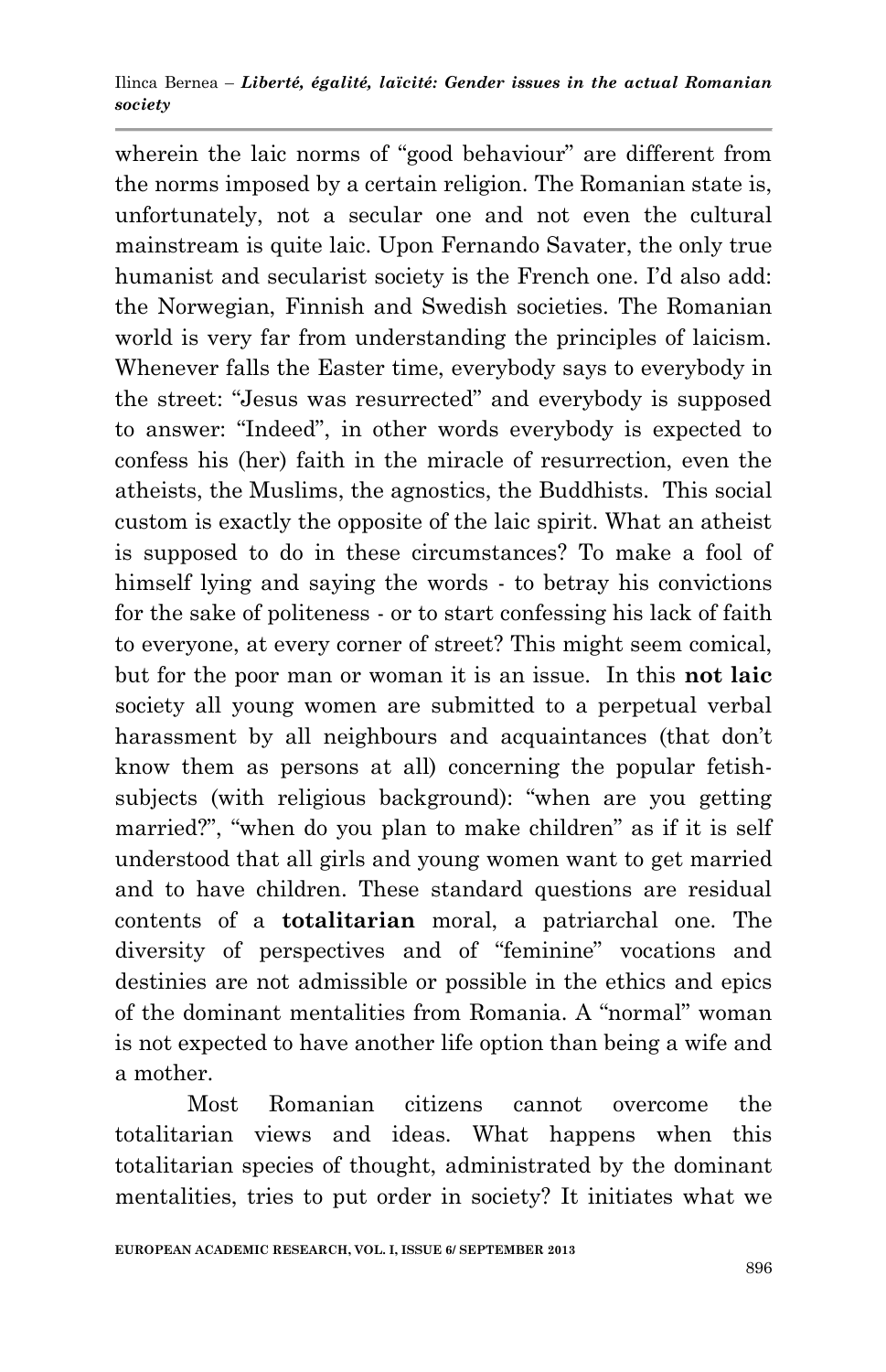can call, without doubts, **the though police.** The suspicion of Satanism or "spiritual handicap" ascribed to any atheist, agnostic or free thinker is the direct consequence of this cultural totalitarianism. "If you are not one of us you are, surely, against us": this is a sample of totalitarian "reflection". "If you are not like us, you are suspicious". "If you are suspicious you are dangerous". "If you are dangerous you cannot be trustful and you also can be harmful". "If you are potentially harmful is better to keep your mouth shut and, if you won't do it voluntarily, we will do the job for you. We will annihilate your voice and we will retire you the rights, just to be sure you have no power at all". This is how the police of thought acts. It is always prone to tax and to forbid whatever slips through its fingers. What the totalitarian thinking cannot dominate and control is "wrong".

In a patriarchal society with such traditional mentalities a woman cannot be but "spoiled", "mean", "aberrant", "delusional", "dubious" or "misguided" if she doesn't aim to get married and have children, if she is not believer or if she doesn't go to the church. If you are such a woman, plenty of preconceptions, superstitions and fears are projected upon your image. You turn into a scapegoat... The most fanatic people even put the blame on you for the misery of their kind:"God is mad on us and punishes us with troubles because we let you live and think like this". In his famous book, "The scapegoat", Rene Girard demonstrated how the exponents of cultural minorities or the "odd" people were persecuted as "carriers of evil" in those societies dominated by monolithic thinking and faiths. Not only once we heard, here in Romania of 21th century, that all the troubles and misfortunes, following the fate of the Romanian nation, are God's punishment for the numerous abortions done by Romanian women. This kind of superstition feed the benevolent acts of the policemen of thought.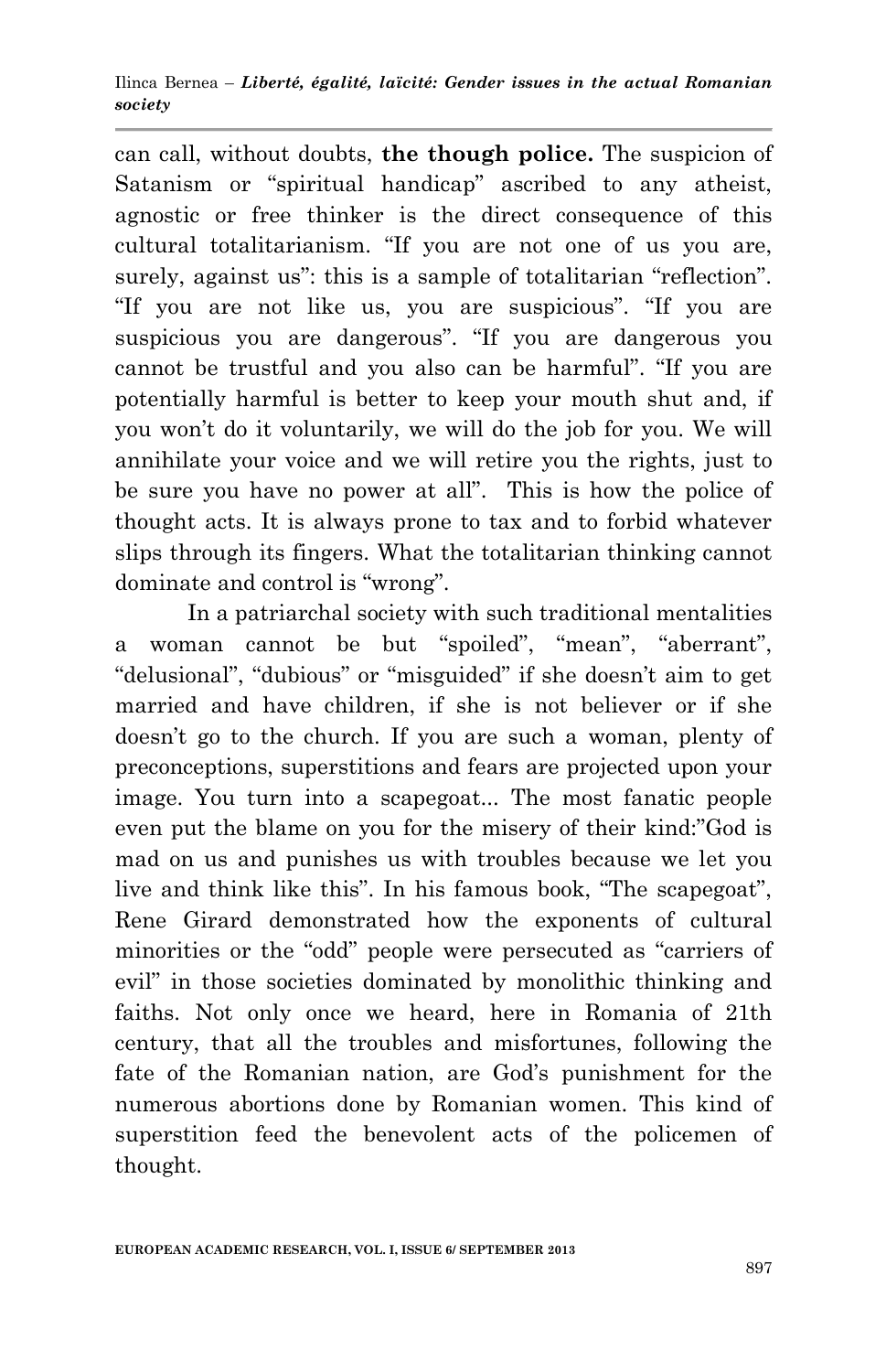A similar thesis was developed by Jean Delumeau, the famous French historian, specialized in the study of religious beliefs and practices, in the book "Le péché et la peur. La culpabilisation en Occident, XIIIe-XVIIIe siècle"<sup>11</sup> (translated -*Sin and Fear: The Emergence of the Western Guilt Culture, 13Th-18th Centuries).* He provides a very elaborated and documented study on the womanly condition in the frame of this historical times, and argues that, especially after the Great Plague from the late middle ages, women have been seen, alike Jews, as "dangerous agents of Satan" and suspected of potential witchcraft, because the clerics tried to exorcise people's fears by guiding this to the image of a serious sinner, a scapegoat, responsible for the collective sufferance. In their preaches, the figure of God became one of a terrible punisher, an image created by *the terror felt by most of the spiritual consultants of the Catholic Church* (in French version: (...) « la frayeur ressentie par la plupart des directeurs de conscience de la catholicité. »)<sup>12</sup>.

I will conclude with Umberto Eco's reflection on religious and laic morals: The point of view of any religious confession always aims an optimal life style, clearly specified in dogmatic terms. There is no "moral" alternative to this recommendation, because it is coincident with God's will. The laic point of view should consider **optimal** any life style resulted from a free choice, as long as this choice doesn't interfere in a negative/restrictive way with the choises of the others<sup>13</sup>.

# **Conclusions**

1

<sup>11</sup> Delumeau, Jean. 1983. *Le péché et la peur. La culpabilisation en Occident, XIIIe-XVIIIe siècle.* Paris : [Fayard.](http://www.laprocure.com/editeurs/fayard-0-71022.html) <sup>12</sup> Ibidem.

<sup>13</sup> Martini, Carlo Maria and Umberto Eco. 1996. *In cosa crede chi non crede?* Liberal Libri.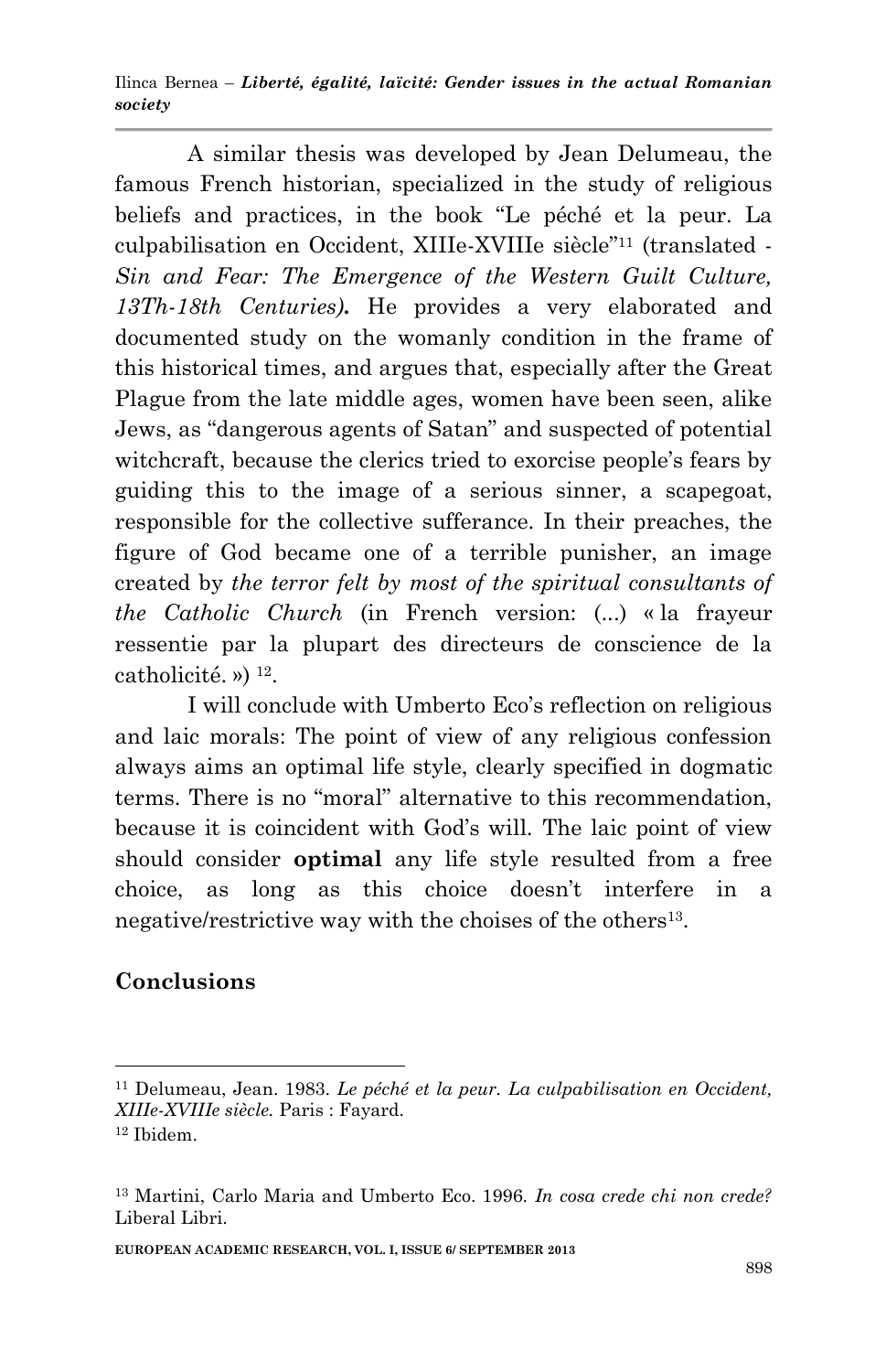Nowadays the whole occidental world faces a decline of the moral and humanist "revolutions" of modern ages. More and more extremist groups are arising apparently from nowhere, more and more so called "humanists" are prone to elude and neglect in their arguments and theses the human rights, more and more dogmatic convictions are exposed in the spotlight of the cultural mainstream, and the forms of religious fundamentalism turn intro more and more virulent. This decline of the humanist values touched the feminist movements too. There appeared many types of eccentric, misandronist<sup>14</sup> or sexist forms of feminism during the last decades. Most men of the occidental societies tend to hang on the dyeing cultural body of patriarchy like the survivors of a shipwreck hanging on the putrid remains of the ship... They seem to be open to various forms of enrolment (mental and institutional, vestimentary and behavioral as well). The Dandyism of the intellectual men from the XVIII century (the modern practice of dandyism first appeared in the revolutionary 1790s, in London and Paris) could be definitely seen as an emancipator movement of men, both cultural and psychological. The dandyism occurred before the first feminist ideologies and social movements so we can state that men were the first members of a sexual category to seek the emancipation from the strict and autocratic patriarchal norms, customs and rules. This need of emancipation and liberation, that both sexes resented few centuries ago, seems to be less obvious in our times. The microbe of a new wave of sexism attacks the vulnerable consciences. The **genders anarchy<sup>15</sup>** and its consequent social utopia seem to be, in this moment, an abandoned ideal, a failed project. There was not enough cultural energy and there were not enough models to sustain it.

A society becomes civilized and tolerant as it accepts the relativity and the plurality of values, opinions, beliefs. **A laic** 

**.** 

<sup>14</sup> A person who hates men

**EUROPEAN ACADEMIC RESEARCH, VOL. I, ISSUE 6/ SEPTEMBER 2013** <sup>15</sup> A cultural and educational system free of gender stereotypes